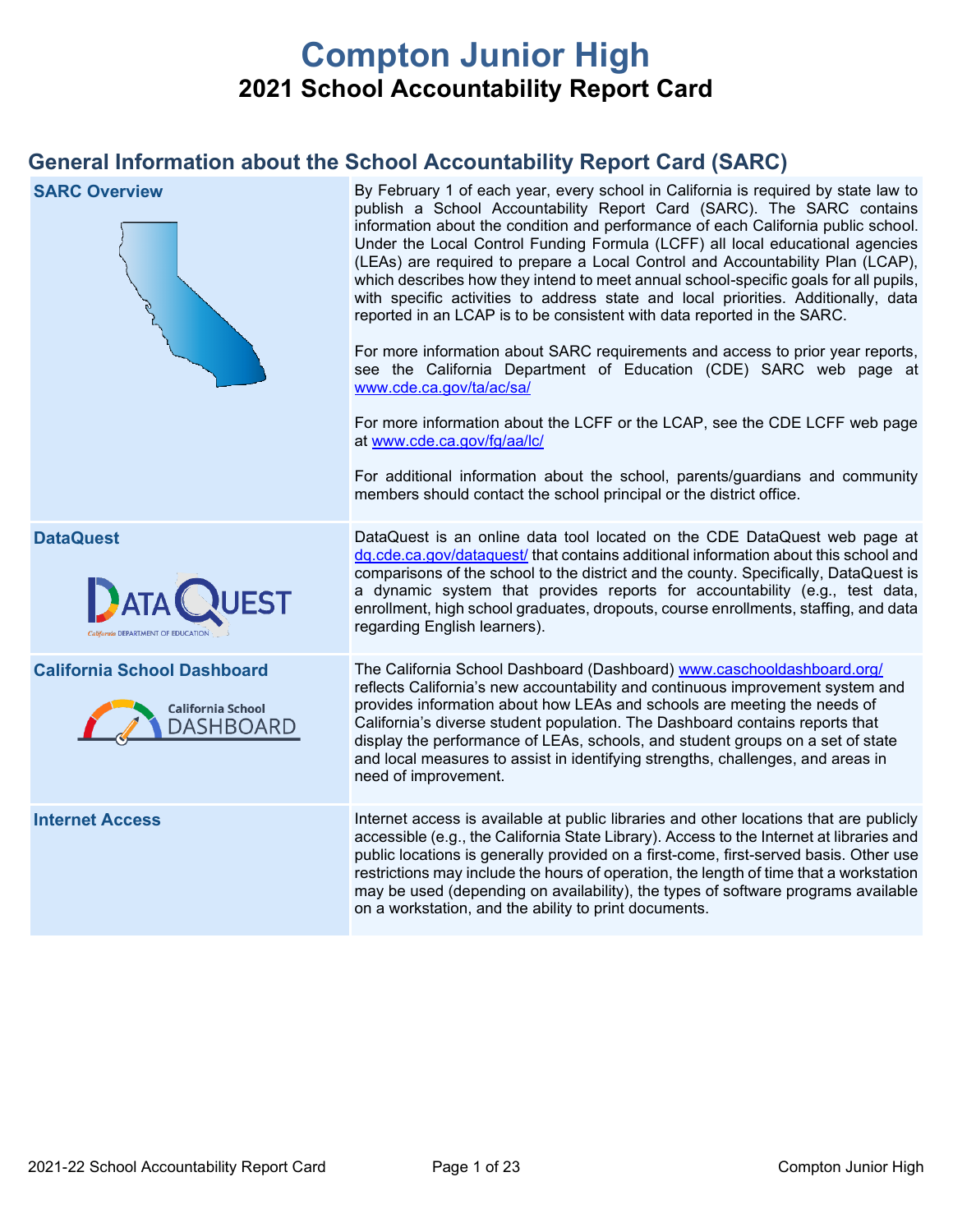# **2021-22 School Contact Information**

| <b>School Name</b>                       | Compton Junior High   |  |  |  |
|------------------------------------------|-----------------------|--|--|--|
| <b>Street</b>                            | 3211 Pico Avenue      |  |  |  |
| City, State, Zip                         | Bakersfield, CA 93306 |  |  |  |
| <b>Phone Number</b>                      | 661-631-5230          |  |  |  |
| <b>Principal</b>                         | Jenny Plugge          |  |  |  |
| <b>Email Address</b>                     | pluggej@bcsd.com      |  |  |  |
| <b>School Website</b>                    | www.bcsd.com/compton  |  |  |  |
| <b>County-District-School (CDS) Code</b> | 15-63321-6009021      |  |  |  |

| 2021-22 District Contact Information |                                         |  |  |  |  |
|--------------------------------------|-----------------------------------------|--|--|--|--|
| <b>District Name</b>                 | <b>Bakersfield City School District</b> |  |  |  |  |
| <b>Phone Number</b>                  | 661-631-4600                            |  |  |  |  |
| Superintendent                       | Mark Luque                              |  |  |  |  |
| <b>Email Address</b>                 | supt@bcsd.com                           |  |  |  |  |
| <b>District Website Address</b>      | www.bcsd.com                            |  |  |  |  |

### **2021-22 School Overview**

The School Accountability Report Card was established by Proposition 98, an initiative passed by California voters. As you read the Report Card, you will gain a better understanding of Compton as a school with a record for improvement, a faculty that is professionally skilled and personally committed to meeting the learning needs of students and a student body which is enthusiastic and motivated to perform well.

The Compton campus was established in 1960. Compton Junior High School, located in East Bakersfield, serves grades seven and eight. Compton has three main elementary feeder schools within BCSD, which include Owens Intermediate, College Heights, and Harding.

Compton's Vision is to become the model school for educating the WHOLE child.

Compton's Mission is to ensure excellence and equity as we focus on academics, social emotional learning and family and community engagement in order to prepare students with the skills needed for their success.

Our priority is to create a culture of collective efficacy with a focus on teaching and learning that is centered on the students, providing them access and inclusion in order to meet all needs.

We center the work around the core belief that we all care about kids and want to do what's best for them. Our motto is "Every child, every day, whatever it takes!"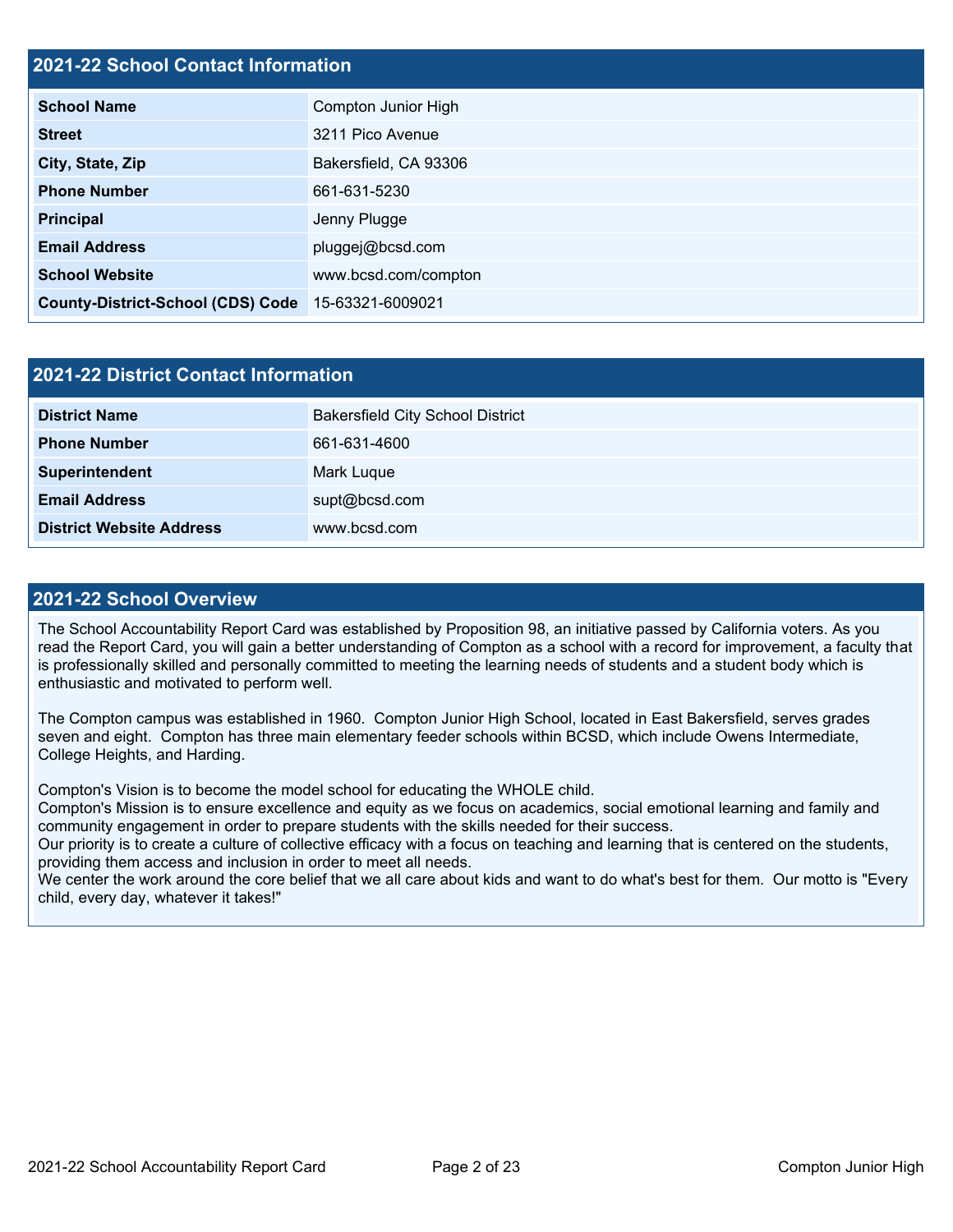# **About this School**

| 2020-21 Student Enrollment by Grade Level |                           |  |  |  |  |
|-------------------------------------------|---------------------------|--|--|--|--|
| <b>Grade Level</b>                        | <b>Number of Students</b> |  |  |  |  |
| Grade 6                                   | 4                         |  |  |  |  |
| Grade 7                                   | 314                       |  |  |  |  |
| Grade 8                                   | 333                       |  |  |  |  |
| <b>Total Enrollment</b>                   | 651                       |  |  |  |  |

# **2020-21 Student Enrollment by Student Group**

| <b>Student Group</b>                   | <b>Percent of Total Enrollment</b> |
|----------------------------------------|------------------------------------|
| <b>Female</b>                          | 48.8                               |
| <b>Male</b>                            | 51.2                               |
| American Indian or Alaska Native       | 0.8                                |
| Asian                                  | 0.5                                |
| <b>Black or African American</b>       | 6.6                                |
| <b>Filipino</b>                        | 0.2                                |
| <b>Hispanic or Latino</b>              | 85.6                               |
| <b>Two or More Races</b>               | 1.1                                |
| <b>White</b>                           | 5.4                                |
| <b>English Learners</b>                | 25.2                               |
| <b>Foster Youth</b>                    | 1.4                                |
| <b>Homeless</b>                        | 0.6                                |
| <b>Socioeconomically Disadvantaged</b> | 96.6                               |
| <b>Students with Disabilities</b>      | 14.1                               |

# **A. Conditions of Learning State Priority: Basic**

The SARC provides the following information relevant to the State priority: Basic (Priority 1):

- Degree to which teachers are appropriately assigned and fully credentialed in the subject area and for the pupils they are teaching;
- Pupils have access to standards-aligned instructional materials; and
- School facilities are maintained in good repair

Note: For more information refer to the Updated Teacher Equity Definitions web page at<https://www.cde.ca.gov/pd/ee/teacherequitydefinitions.asp>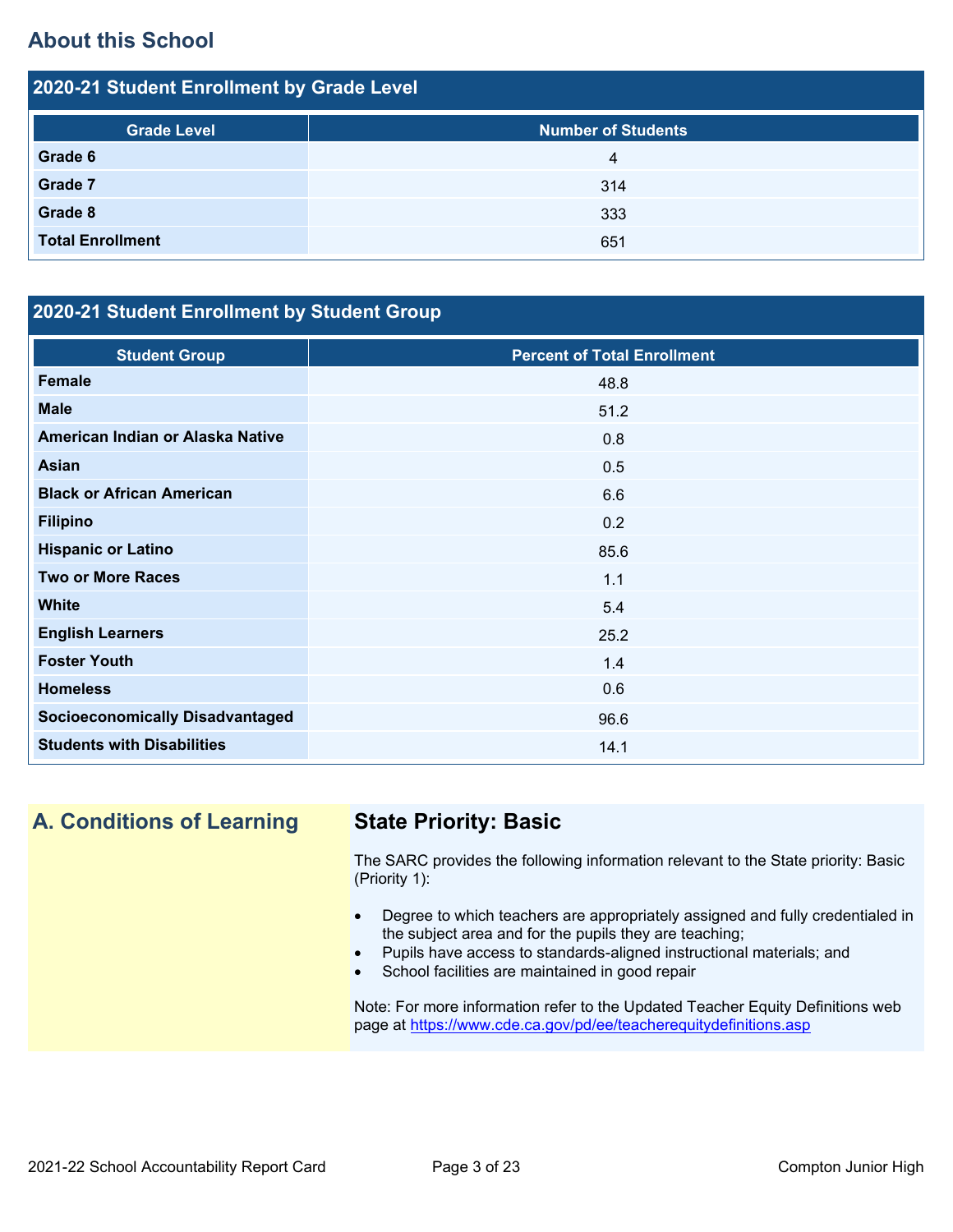| <b>2019-20 Teacher Preparation and Placement</b>                                                |         |  |  |  |
|-------------------------------------------------------------------------------------------------|---------|--|--|--|
| <b>Authorization/Assignment</b>                                                                 | 2019-20 |  |  |  |
| Fully (Preliminary or Clear) Credentialed for Subject and Student Placement (properly assigned) |         |  |  |  |
| <b>Intern Credential Holders Properly Assigned</b>                                              |         |  |  |  |
| Teachers Without Credentials and Misassignments ("ineffective" under ESSA)                      |         |  |  |  |
| Credentialed Teachers Assigned Out-of-Field ("out-of-field" under ESSA)                         |         |  |  |  |
| Unknown                                                                                         |         |  |  |  |
| <b>Total Teaching Positions</b>                                                                 |         |  |  |  |

Note: The data in this table is based on Full Time Equivalent (FTE) status. One FTE equals one staff member working full time; one FTE could also represent two staff members who each work 50 percent of full time. Additionally, an assignment is defined as a position that an educator is assigned to based on setting, subject, and grade level. An authorization is defined as the services that an educator is authorized to provide to students.

# **2019-20 Teachers Without Credentials and Misassignments (considered "ineffective" under ESSA) Authorization/Assignment 2019-20 Permits and Waivers Misassignments Vacant Positions Total Teachers Without Credentials and Misassignments**

| 2019-20 Credentialed Teachers Assigned Out-of-Field (considered "out-of-field" under ESSA) |         |  |  |  |
|--------------------------------------------------------------------------------------------|---------|--|--|--|
| Indicator                                                                                  | 2019-20 |  |  |  |
| Credentialed Teachers Authorized on a Permit or Waiver                                     |         |  |  |  |

**Local Assignment Options**

**Total Out-of-Field Teachers**

| 2019-20 Class Assignments                                                                                                                           |         |
|-----------------------------------------------------------------------------------------------------------------------------------------------------|---------|
| Indicator                                                                                                                                           | 2019-20 |
| <b>Misassignments for English Learners</b><br>(a percentage of all the classes with English learners taught by teachers that are misassigned)       |         |
| No credential, permit or authorization to teach<br>(a percentage of all the classes taught by teachers with no record of an authorization to teach) |         |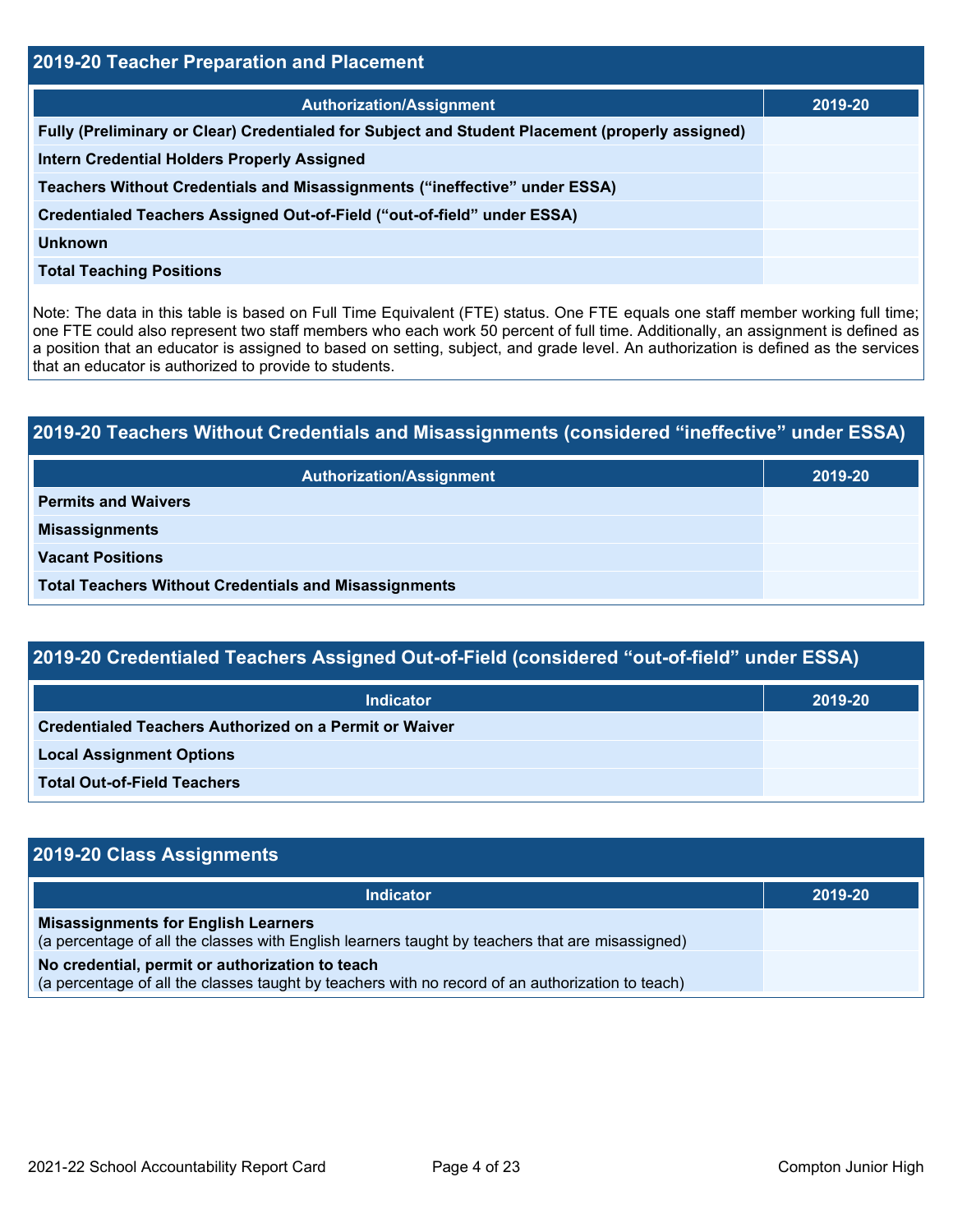# **2021-22 Quality, Currency, Availability of Textbooks and Other Instructional Materials**

Every student is provided with sufficient and standards-aligned textbooks or other instructional materials.

### **Year and month in which the data were collected** September, 2021

| <b>Subject</b>                    | <b>Textbooks and Other Instructional Materials/year of</b><br><b>Adoption</b>                                                                                                                                                                                                                            | <b>From</b><br><b>Most</b><br><b>Recent</b><br><b>Adoption</b> | <b>Percent</b><br><b>Students</b><br><b>Lacking Own</b><br><b>Assigned</b><br>Copy |
|-----------------------------------|----------------------------------------------------------------------------------------------------------------------------------------------------------------------------------------------------------------------------------------------------------------------------------------------------------|----------------------------------------------------------------|------------------------------------------------------------------------------------|
| <b>Reading/Language Arts</b>      | Grades TK-5: Benchmark Education Company, Benchmark<br>Advance California; Benchmark Adelante California, 2018<br>Grades 6-8: McGraw Hill, Study Sync, 2018<br>Grades TK-5: Benchmark Education Company, Benchmark<br>Advance (How English Works) (ELD), 2018<br>Grades 6-8: HMH, English 3D (ELD), 2017 | Yes                                                            | 0%                                                                                 |
| <b>Mathematics</b>                | Grades K-5: McGraw Hill, McGraw Hill My Math, 2013<br>Grades 6-8: McGraw Hill, McGraw Hill California Math,<br>Courses 1-3, 2013<br>Grade 7: McGraw Hill, Glencoe Math Accelerated, 2013<br>Grade 8: McGraw Hill, Glencoe Algebra 1, 2013                                                                | Yes                                                            | 0%                                                                                 |
| <b>Science</b>                    | Grades K-5: Houghton Mifflin, Houghton Mifflin California<br>Science, 2007<br>Grades 6-8: Holt, Rinehart & Winston, Holt California<br>Science: Earth, Life and Physical Science, 2007                                                                                                                   | Yes                                                            | 0%                                                                                 |
| <b>History-Social Science</b>     | Grades K-5: Harcourt School Publishers, Reflections, 2007<br>Grade 6: Pearson Education, myWorld Ancient Civilizations,<br>2019<br>Grade 7: Pearson Education, myWorld Medieval And Modern<br><b>Times, 2019</b><br>Grade 8: Pearson Education, myWorld Growth and Conflict,<br>2019                     | Yes                                                            | 0%                                                                                 |
| <b>Visual and Performing Arts</b> | Grades TK-6 (Elementary): The California Arts Project, BCSD<br>Course of Study TK-5 (Online), 2019<br>Grades 6-8 (Jr Hi/Middle School): Pearson Scott Foresman,<br>Pearson/Scott Foresman, Art, 2007<br>Grades 6-8: Silver Burdett, Silver Burdett Making Music, 2007                                    | Yes                                                            | 0%                                                                                 |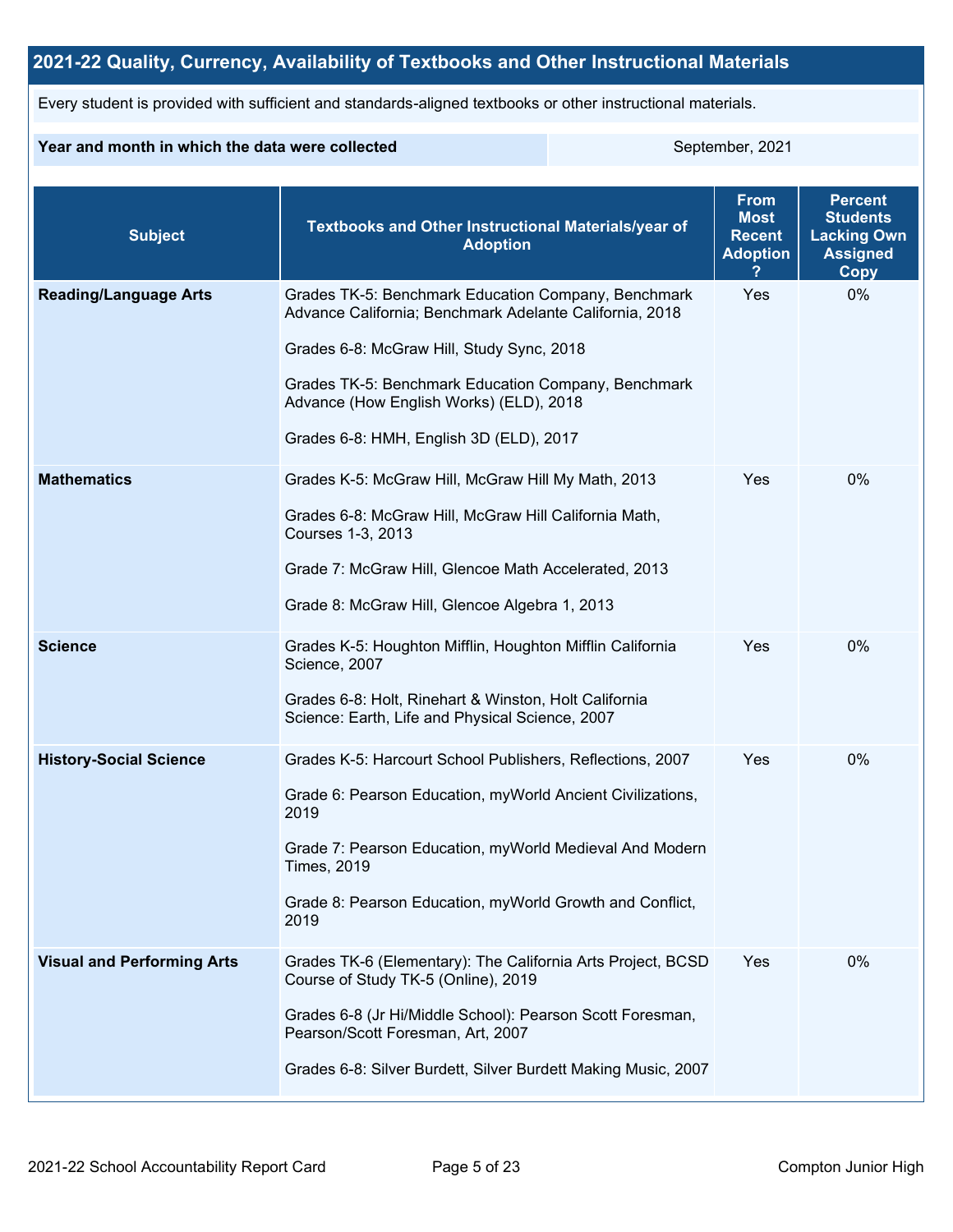## **School Facility Conditions and Planned Improvements**

Compton School was built in 1960 and modernized in 2014. It sits on 9.9 acres of which 4.01 acres is playground. This school has 27 classrooms, a multi-purpose facility, science lab, music room, learning lab, wood shop, instructional materials center and a library. The campus has a staff dining and a workroom.

The custodial staff adheres to a weekly cleaning schedule that includes classrooms, restrooms, cafeteria and kitchen areas.

The District's Mobile Maintenance Team visits the school site at least twice a year. Maintenance emergencies are addressed immediately. District personnel maintain the grounds at least once every two weeks.

This site also is maintained to ensure a clean, safe, and functional facility as determined pursuant to a Facility Inspection Tool developed by the State of California Office of Public School Construction.

### **Year and month of the most recent FIT report** 8/19/2021

| <b>System Inspected</b>                                                       | Rate<br>Good $ $ | Rate<br>Fair | Rate<br>Poor | <b>Repair Needed and Action Taken or Planned</b> |
|-------------------------------------------------------------------------------|------------------|--------------|--------------|--------------------------------------------------|
| <b>Systems:</b><br>Gas Leaks, Mechanical/HVAC, Sewer                          | X                |              |              |                                                  |
| Interior:<br><b>Interior Surfaces</b>                                         | X                |              |              |                                                  |
| <b>Cleanliness:</b><br>Overall Cleanliness, Pest/Vermin Infestation           | X                |              |              |                                                  |
| <b>Electrical</b>                                                             | X                |              |              |                                                  |
| <b>Restrooms/Fountains:</b><br>Restrooms, Sinks/ Fountains                    | X                |              |              |                                                  |
| Safety:<br>Fire Safety, Hazardous Materials                                   | $\sf X$          |              |              |                                                  |
| Structural:<br><b>Structural Damage, Roofs</b>                                | X                |              |              |                                                  |
| <b>External:</b><br>Playground/School Grounds, Windows/<br>Doors/Gates/Fences | $\mathsf{X}$     |              |              |                                                  |

| <b>Overall Facility Rate</b> |      |      |             |
|------------------------------|------|------|-------------|
| <b>Exemplary</b>             | Good | Fair | <b>Poor</b> |
|                              |      |      |             |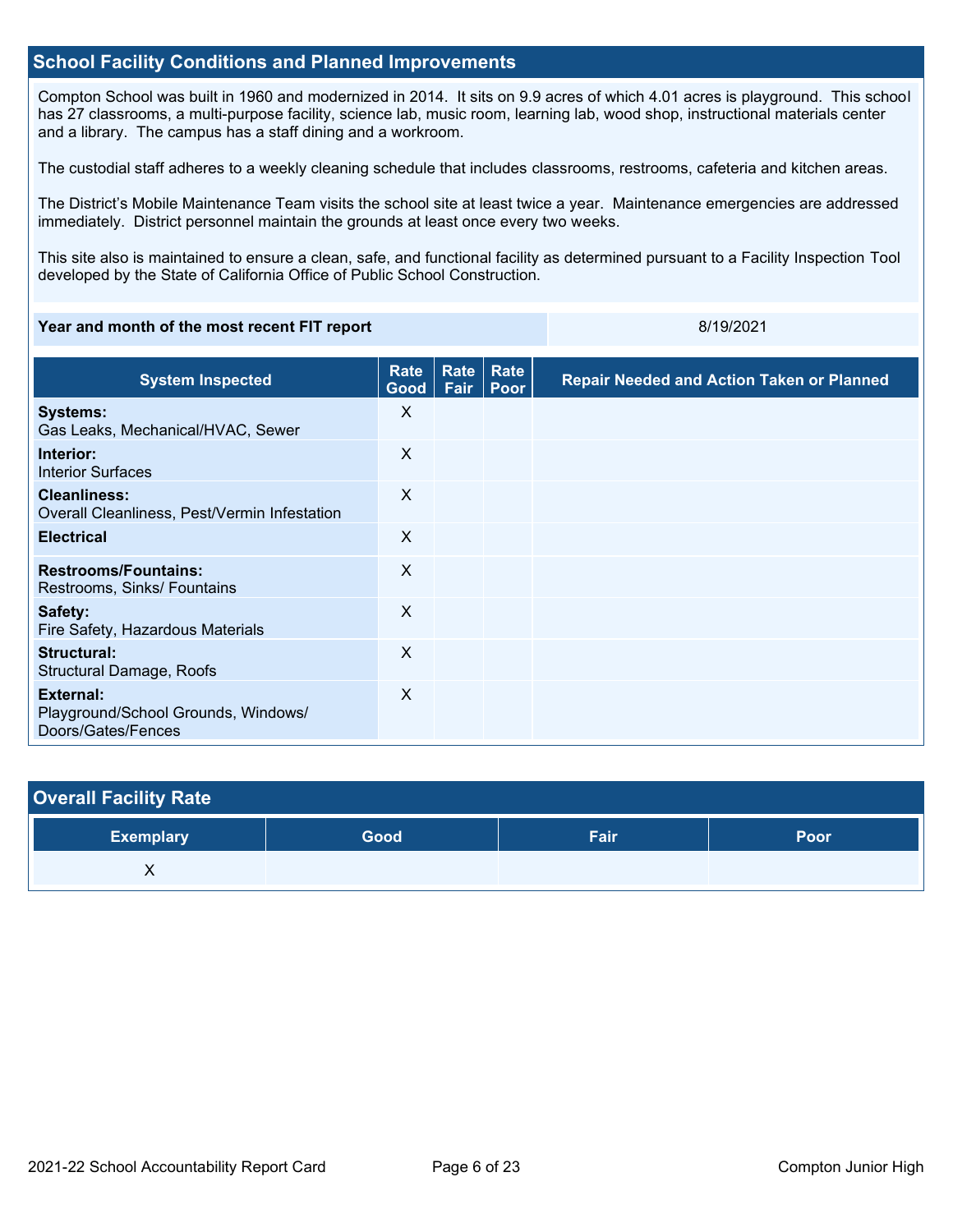# **B. Pupil Outcomes State Priority: Pupil Achievement**

The SARC provides the following information relevant to the State priority: Pupil Achievement (Priority 4):

### **Statewide Assessments**

(i.e., California Assessment of Student Performance and Progress [CAASPP] System includes the Smarter Balanced Summative Assessments for students in the general education population and the California Alternate Assessments [CAAs] for English language arts/literacy [ELA] and mathematics given in grades three through eight and grade eleven. Only eligible students may participate in the administration of the CAAs. CAAs items are aligned with alternate achievement standards, which are linked with the Common Core State Standards [CCSS] for students with the most significant cognitive disabilities).

The CAASPP System encompasses the following assessments and student participation requirements:

- 1. **Smarter Balanced Summative Assessments and CAAs for ELA** in grades three through eight and grade eleven.
- 2. **Smarter Balanced Summative Assessments and CAAs for mathematics** in grades three through eight and grade eleven.
- 3. **California Science Test (CAST) and CAAs for Science** in grades five, eight, and once in high school (i.e., grade ten, eleven, or twelve).

### **SARC Reporting in the 2020-2021 School Year Only**

Where the most viable option, LEAs were required to administer the statewide summative assessment in ELA and mathematics. Where a statewide summative assessment was not the most viable option for the LEA (or for one or more gradelevel[s] within the LEA) due to the pandemic, LEAs were allowed to report results from a different assessment that met the criteria established by the State Board of Education (SBE) on March 16, 2021. The assessments were required to be:

- Aligned with CA CCSS for ELA and mathematics;
- Available to students in grades 3 through 8, and grade 11; and
- Uniformly administered across a grade, grade span, school, or district to all eligible students.

### **Options**

Note that the CAAs could only be administered in-person following health and safety requirements. If it was not viable for the LEA to administer the CAAs in person with health and safety guidelines in place, the LEA was directed to not administer the tests. There were no other assessment options available for the CAAs. Schools administered the Smarter Balanced Summative Assessments for ELA and mathematics, other assessments that meet the SBE criteria, or a combination of both, and they could only choose one of the following:

- Smarter Balanced ELA and mathematics summative assessments;
- Other assessments meeting the SBE criteria; or
- Combination of Smarter Balanced ELA and mathematics summative assessments and other assessments.

The percentage of students who have successfully completed courses that satisfy the requirements for entrance to the University of California and the California State University, or career technical education sequences or programs of study.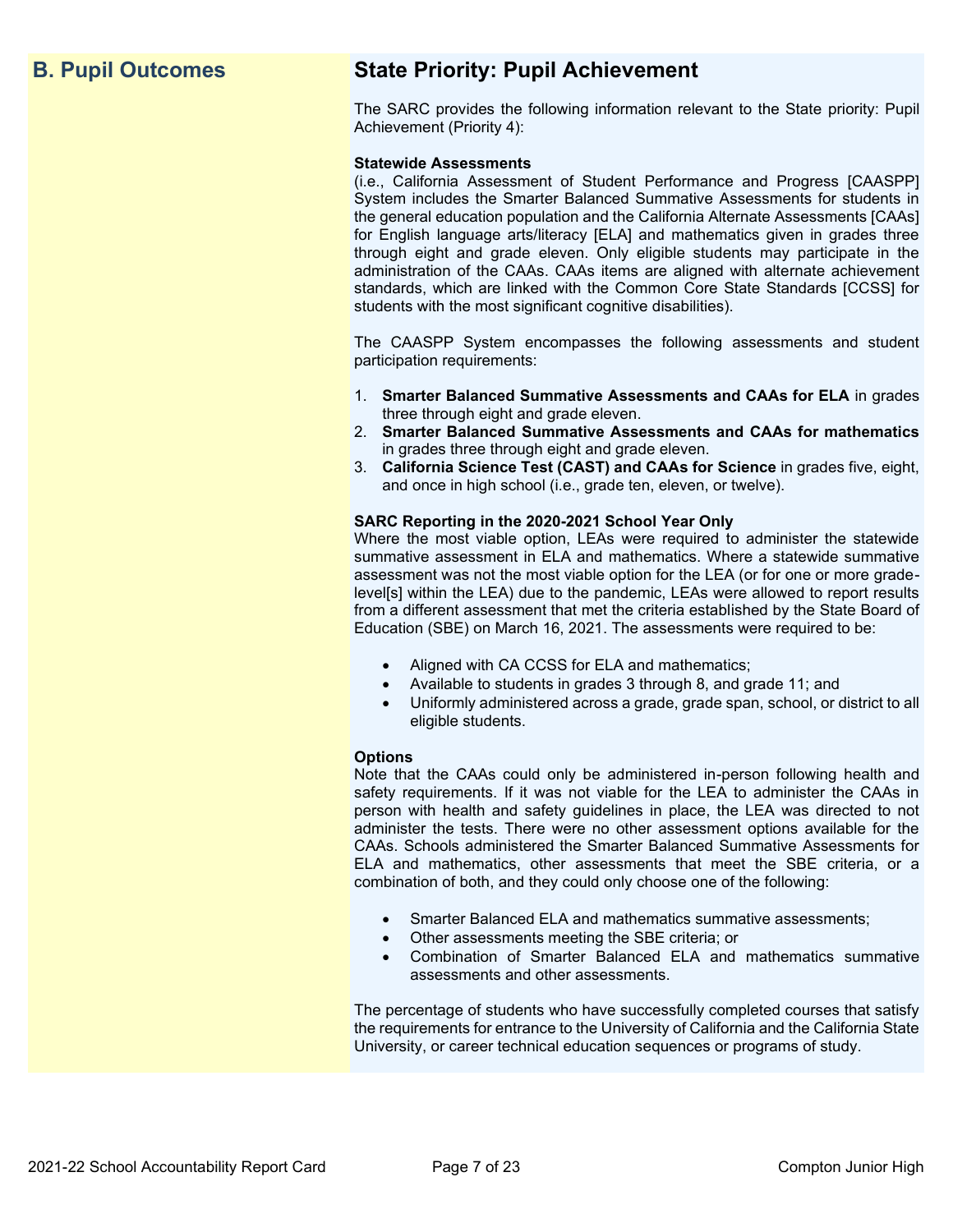## **Percentage of Students Meeting or Exceeding the State Standard on CAASPP**

This table displays CAASPP test results in ELA and mathematics for all students grades three through eight and grade eleven taking and completing a state-administered assessment.

The 2019-2020 data cells with N/A values indicate that the 2019-2020 data are not available due to the COVID-19 pandemic and resulting summative test suspension. The Executive Order N-30-20 was issued which waived the assessment, accountability, and reporting requirements for the 2019-2020 school year.

The 2020-2021 data cells have N/A values because these data are not comparable to other year data due to the COVID-19 pandemic during the 2020-2021 school year. Where the CAASPP assessments in ELA and/or mathematics is not the most viable option, the LEAs were allowed to administer local assessments. Therefore, the 2020-2021 data between school years for the school, district, state are not an accurate comparison. As such, it is inappropriate to compare results of the 2020-2021 school year to other school years.

| Subject                                                              | <b>School</b><br>2019-20 | <b>School</b><br>2020-21 | <b>District</b><br>2019-20 | <b>District</b><br>2020-21 | <b>State</b><br>2019-20 | <b>State</b><br>2020-21 |
|----------------------------------------------------------------------|--------------------------|--------------------------|----------------------------|----------------------------|-------------------------|-------------------------|
| <b>English Language Arts/Literacy</b><br>$\left($ grades 3-8 and 11) | N/A                      | N/A                      | N/A                        | N/A                        | N/A                     | N/A                     |
| <b>Mathematics</b><br>$(grades 3-8 and 11)$                          | N/A                      | N/A                      | N/A                        | N/A                        | N/A                     | N/A                     |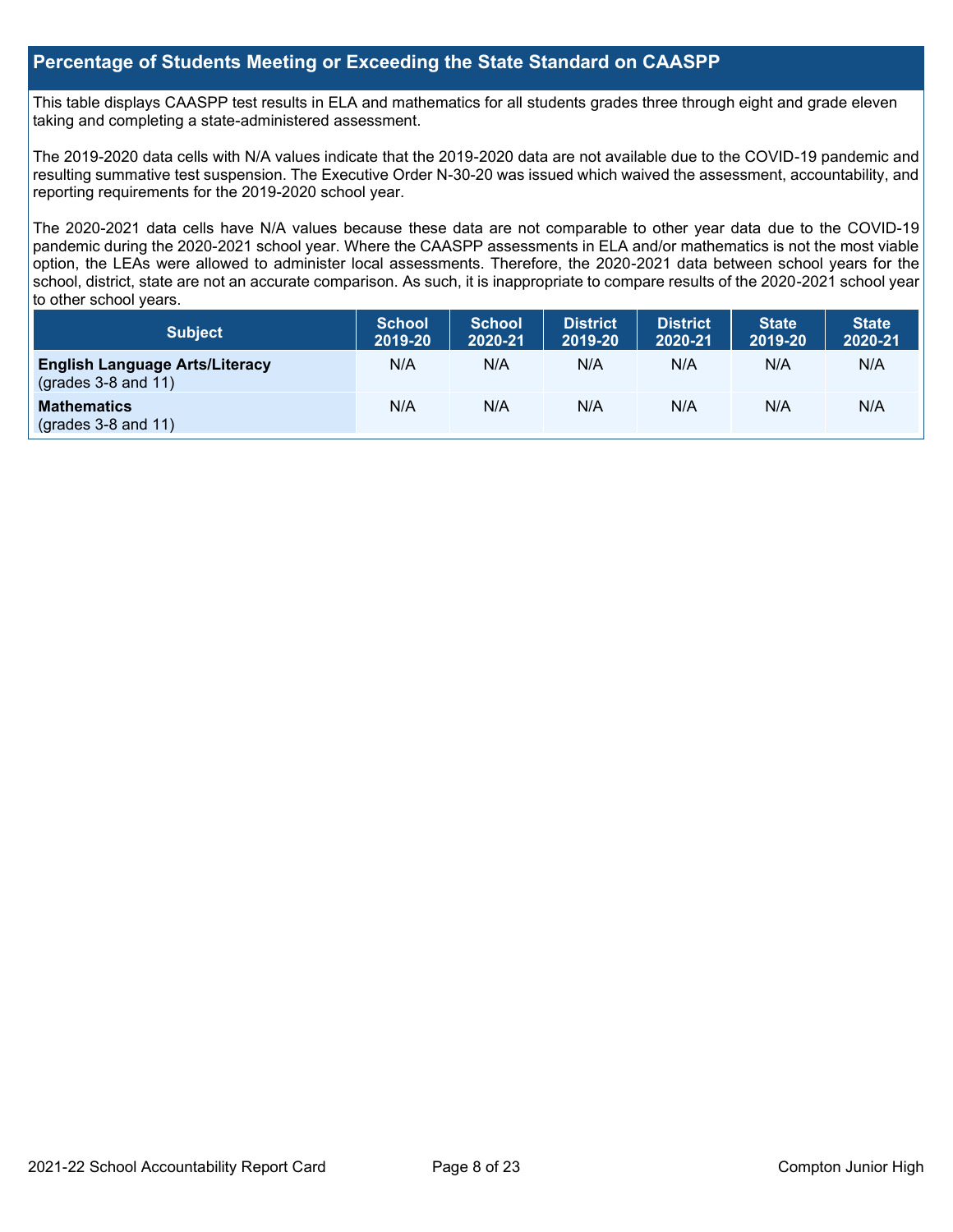# **2020-21 CAASPP Test Results in ELA by Student Group**

This table displays CAASPP test results in ELA by student group for students grades three through eight and grade eleven taking and completing a state-administered assessment. The CDE will populate this table for schools in cases where the school administered the CAASPP assessment. In cases where the school administered a local assessment instead of CAASPP, the CDE will populate this table with "NT" values, meaning this school did not test students using the CAASPP. See the local assessment(s) table for more information.

| <b>CAASPP</b><br><b>Student Groups</b>               | <b>CAASPP</b><br><b>Total</b><br><b>Enrollment</b> | <b>CAASPP</b><br><b>Number</b><br><b>Tested</b> | <b>CAASPP</b><br><b>Percent</b><br><b>Tested</b> | <b>CAASPP</b><br><b>Percent</b><br><b>Not Tested</b> | <b>CAASPP</b><br><b>Percent</b><br>Met or<br><b>Exceeded</b> |
|------------------------------------------------------|----------------------------------------------------|-------------------------------------------------|--------------------------------------------------|------------------------------------------------------|--------------------------------------------------------------|
| <b>All Students</b>                                  | 633                                                | <b>NT</b>                                       | <b>NT</b>                                        | <b>NT</b>                                            | <b>NT</b>                                                    |
| <b>Female</b>                                        | 312                                                | <b>NT</b>                                       | <b>NT</b>                                        | <b>NT</b>                                            | <b>NT</b>                                                    |
| <b>Male</b>                                          | 321                                                | <b>NT</b>                                       | <b>NT</b>                                        | <b>NT</b>                                            | <b>NT</b>                                                    |
| American Indian or Alaska Native                     | --                                                 | <b>NT</b>                                       | <b>NT</b>                                        | <b>NT</b>                                            | <b>NT</b>                                                    |
| <b>Asian</b>                                         |                                                    | <b>NT</b>                                       | <b>NT</b>                                        | <b>NT</b>                                            | <b>NT</b>                                                    |
| <b>Black or African American</b>                     | 39                                                 | <b>NT</b>                                       | <b>NT</b>                                        | <b>NT</b>                                            | <b>NT</b>                                                    |
| <b>Filipino</b>                                      | $\overline{\phantom{a}}$                           | <b>NT</b>                                       | <b>NT</b>                                        | <b>NT</b>                                            | <b>NT</b>                                                    |
| <b>Hispanic or Latino</b>                            | 543                                                | <b>NT</b>                                       | <b>NT</b>                                        | <b>NT</b>                                            | <b>NT</b>                                                    |
| <b>Native Hawaiian or Pacific Islander</b>           | $\mathbf 0$                                        | $\mathbf 0$                                     | $\mathbf 0$                                      | $\mathbf 0$                                          | 0                                                            |
| <b>Two or More Races</b>                             | --                                                 | <b>NT</b>                                       | <b>NT</b>                                        | <b>NT</b>                                            | <b>NT</b>                                                    |
| <b>White</b>                                         | 33                                                 | <b>NT</b>                                       | <b>NT</b>                                        | <b>NT</b>                                            | <b>NT</b>                                                    |
| <b>English Learners</b>                              | 155                                                | <b>NT</b>                                       | <b>NT</b>                                        | <b>NT</b>                                            | <b>NT</b>                                                    |
| <b>Foster Youth</b>                                  | $\overline{\phantom{a}}$                           | <b>NT</b>                                       | <b>NT</b>                                        | <b>NT</b>                                            | <b>NT</b>                                                    |
| <b>Homeless</b>                                      | 20                                                 | <b>NT</b>                                       | <b>NT</b>                                        | <b>NT</b>                                            | <b>NT</b>                                                    |
| <b>Military</b>                                      | $\overline{\phantom{a}}$                           | <b>NT</b>                                       | <b>NT</b>                                        | <b>NT</b>                                            | <b>NT</b>                                                    |
| <b>Socioeconomically Disadvantaged</b>               | 611                                                | <b>NT</b>                                       | <b>NT</b>                                        | <b>NT</b>                                            | <b>NT</b>                                                    |
| <b>Students Receiving Migrant Education Services</b> | 15                                                 | <b>NT</b>                                       | <b>NT</b>                                        | <b>NT</b>                                            | <b>NT</b>                                                    |
| <b>Students with Disabilities</b>                    | 84                                                 | <b>NT</b>                                       | <b>NT</b>                                        | <b>NT</b>                                            | <b>NT</b>                                                    |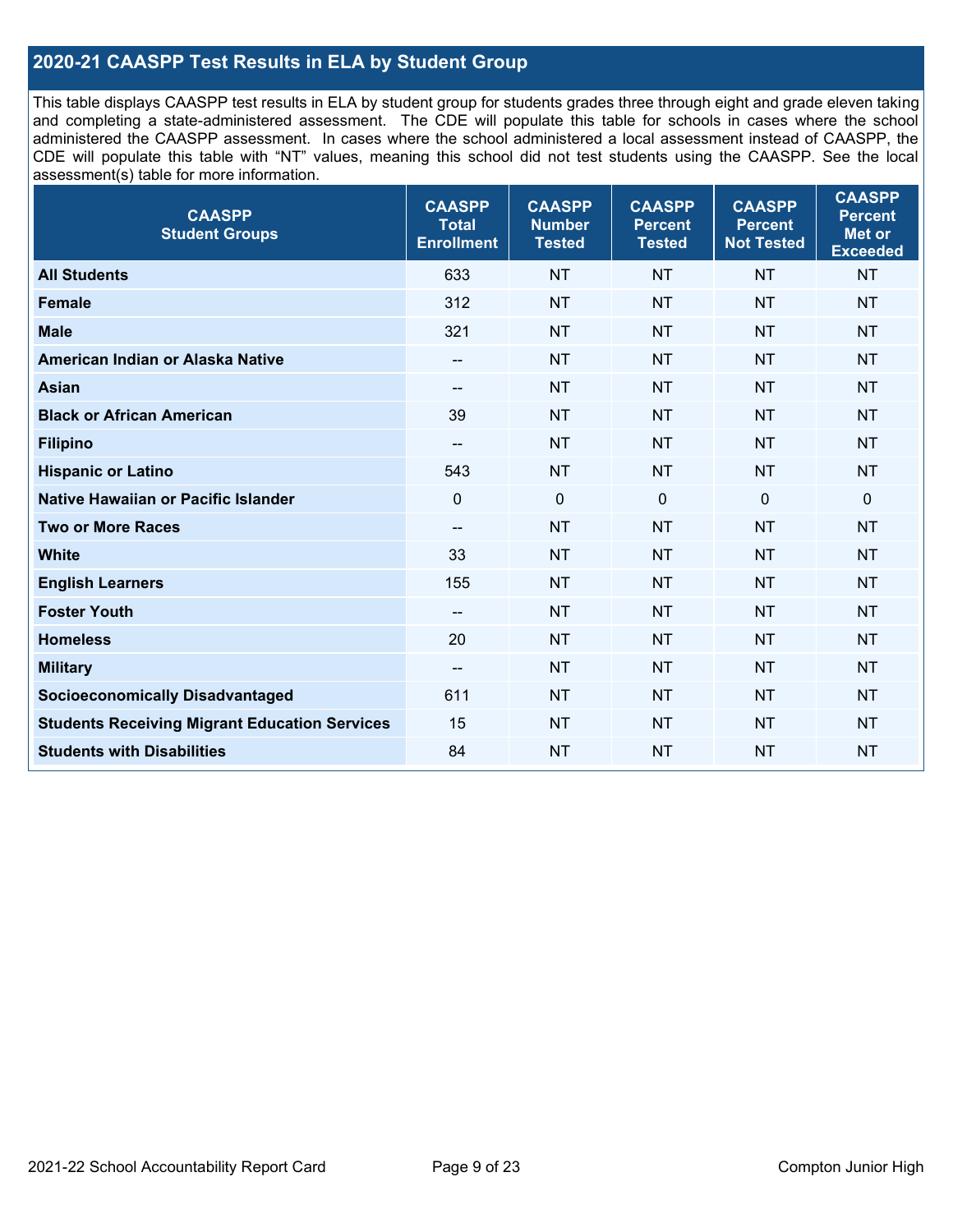# **2020-21 CAASPP Test Results in Math by Student Group**

This table displays CAASPP test results in Math by student group for students grades three through eight and grade eleven taking and completing a state-administered assessment. The CDE will populate this table for schools in cases where the school administered the CAASPP assessment. In cases where the school administered a local assessment instead of CAASPP, the CDE will populate this table with "NT" values, meaning this school did not test students using the CAASPP. See the local assessment(s) table for more information.

| <b>CAASPP</b><br><b>Student Groups</b>               | <b>CAASPP</b><br><b>Total</b><br><b>Enrollment</b> | <b>CAASPP</b><br><b>Number</b><br><b>Tested</b> | <b>CAASPP</b><br><b>Percent</b><br><b>Tested</b> | <b>CAASPP</b><br><b>Percent</b><br><b>Not Tested</b> | <b>CAASPP</b><br><b>Percent</b><br>Met or<br><b>Exceeded</b> |
|------------------------------------------------------|----------------------------------------------------|-------------------------------------------------|--------------------------------------------------|------------------------------------------------------|--------------------------------------------------------------|
| <b>All Students</b>                                  | 633                                                | <b>NT</b>                                       | <b>NT</b>                                        | <b>NT</b>                                            | <b>NT</b>                                                    |
| <b>Female</b>                                        | 312                                                | <b>NT</b>                                       | <b>NT</b>                                        | <b>NT</b>                                            | <b>NT</b>                                                    |
| <b>Male</b>                                          | 321                                                | <b>NT</b>                                       | <b>NT</b>                                        | <b>NT</b>                                            | <b>NT</b>                                                    |
| American Indian or Alaska Native                     | $\overline{\phantom{a}}$                           | <b>NT</b>                                       | <b>NT</b>                                        | <b>NT</b>                                            | <b>NT</b>                                                    |
| <b>Asian</b>                                         | --                                                 | <b>NT</b>                                       | <b>NT</b>                                        | <b>NT</b>                                            | <b>NT</b>                                                    |
| <b>Black or African American</b>                     | 39                                                 | <b>NT</b>                                       | <b>NT</b>                                        | <b>NT</b>                                            | <b>NT</b>                                                    |
| <b>Filipino</b>                                      | $\overline{\phantom{a}}$                           | <b>NT</b>                                       | <b>NT</b>                                        | <b>NT</b>                                            | <b>NT</b>                                                    |
| <b>Hispanic or Latino</b>                            | 543                                                | <b>NT</b>                                       | <b>NT</b>                                        | <b>NT</b>                                            | <b>NT</b>                                                    |
| Native Hawaiian or Pacific Islander                  | $\mathbf 0$                                        | $\mathbf 0$                                     | $\mathbf 0$                                      | $\mathbf 0$                                          | $\mathbf 0$                                                  |
| <b>Two or More Races</b>                             | $\overline{a}$                                     | <b>NT</b>                                       | <b>NT</b>                                        | <b>NT</b>                                            | <b>NT</b>                                                    |
| <b>White</b>                                         | 33                                                 | <b>NT</b>                                       | <b>NT</b>                                        | <b>NT</b>                                            | <b>NT</b>                                                    |
| <b>English Learners</b>                              | 155                                                | <b>NT</b>                                       | <b>NT</b>                                        | <b>NT</b>                                            | <b>NT</b>                                                    |
| <b>Foster Youth</b>                                  | $\overline{\phantom{a}}$                           | <b>NT</b>                                       | <b>NT</b>                                        | <b>NT</b>                                            | <b>NT</b>                                                    |
| <b>Homeless</b>                                      | 20                                                 | <b>NT</b>                                       | <b>NT</b>                                        | <b>NT</b>                                            | <b>NT</b>                                                    |
| <b>Military</b>                                      | $\overline{\phantom{a}}$                           | <b>NT</b>                                       | <b>NT</b>                                        | <b>NT</b>                                            | <b>NT</b>                                                    |
| <b>Socioeconomically Disadvantaged</b>               | 611                                                | <b>NT</b>                                       | <b>NT</b>                                        | <b>NT</b>                                            | <b>NT</b>                                                    |
| <b>Students Receiving Migrant Education Services</b> | 15                                                 | <b>NT</b>                                       | <b>NT</b>                                        | <b>NT</b>                                            | NT                                                           |
| <b>Students with Disabilities</b>                    | 84                                                 | <b>NT</b>                                       | <b>NT</b>                                        | <b>NT</b>                                            | <b>NT</b>                                                    |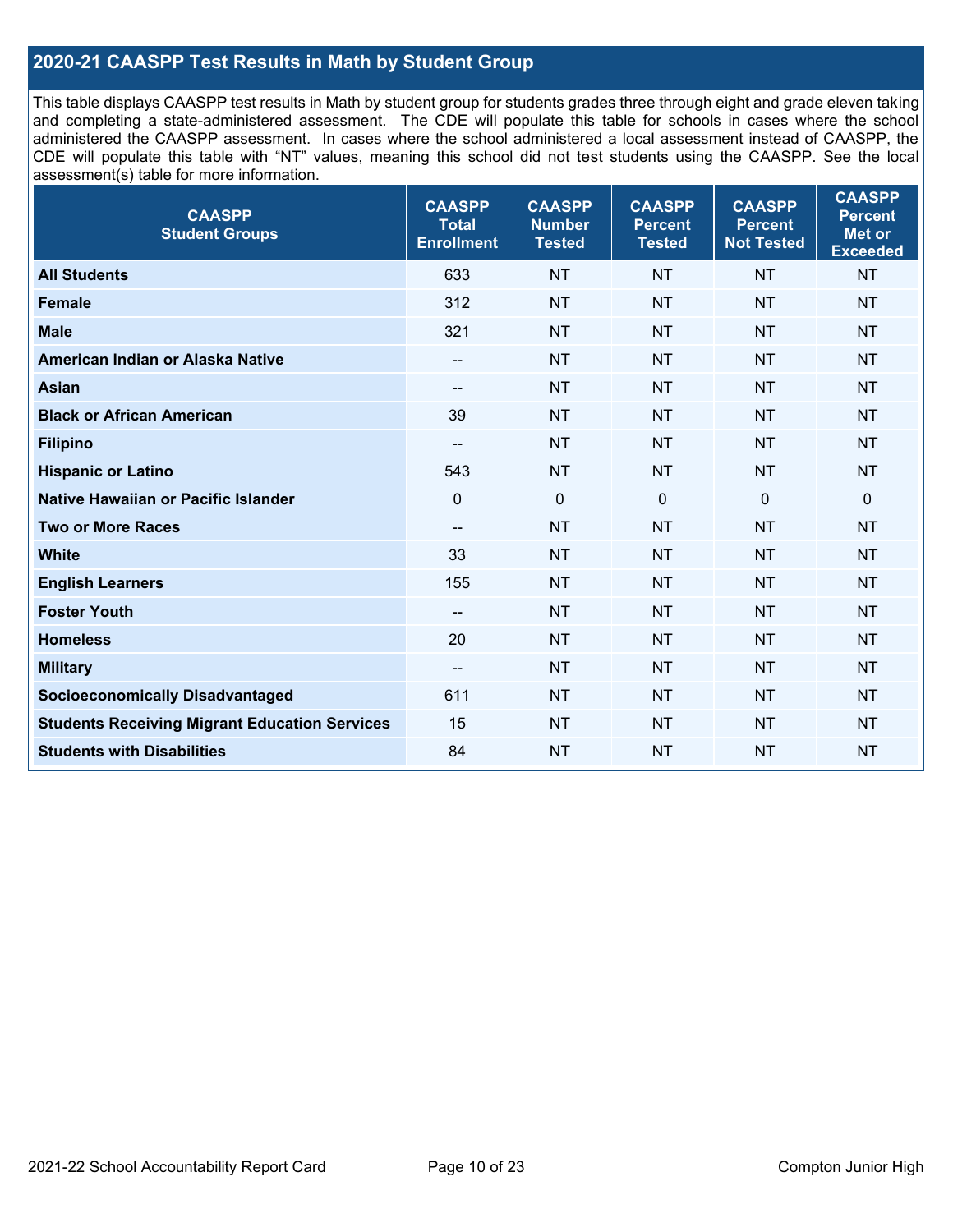# **2020-21 Local Assessment Test Results in ELA by Student Group**

This table displays Local Assessment test results in ELA by student group for students grades three through eight and grade eleven. LEAs/schools will populate this table for schools in cases where the school administered a local assessment. In cases where the school administered the CAASPP assessment, LEAs/schools will populate this table with "N/A" values in all cells, meaning this table is Not Applicable for this school.

| <b>STAR</b><br><b>Student Groups</b>                                                                                            | <b>STAR</b><br><b>Total</b><br><b>Enrollment</b> | <b>STAR</b><br><b>Number</b><br><b>Tested</b> | <b>STAR</b><br><b>Percent</b><br><b>Tested</b> | <b>STAR</b><br><b>Percent</b><br><b>Not Tested</b> | <b>STAR</b><br><b>Percent</b><br><b>At or Above</b><br><b>Grade Level</b> |
|---------------------------------------------------------------------------------------------------------------------------------|--------------------------------------------------|-----------------------------------------------|------------------------------------------------|----------------------------------------------------|---------------------------------------------------------------------------|
| <b>All Students</b>                                                                                                             | 630                                              | 525                                           | 83.30%                                         | 16.70%                                             | 22.10%                                                                    |
| <b>Female</b>                                                                                                                   | 310                                              | 263                                           | 84.80%                                         | 15.20%                                             | 24.00%                                                                    |
| <b>Male</b>                                                                                                                     | 320                                              | 262                                           | 81.90%                                         | 18.10%                                             | 20.20%                                                                    |
| American Indian or Alaska Native                                                                                                | --                                               | $\overline{\phantom{m}}$                      | --                                             |                                                    | --                                                                        |
| <b>Asian</b>                                                                                                                    | $\overline{\phantom{a}}$                         | $\overline{\phantom{m}}$                      | $-$                                            | --                                                 | $\qquad \qquad -$                                                         |
| <b>Black or African American</b>                                                                                                | 38                                               | 29                                            | 76.30%                                         | 23.70%                                             | 3.40%                                                                     |
| <b>Filipino</b>                                                                                                                 | $\overline{\phantom{a}}$                         | $\overline{\phantom{m}}$                      | --                                             | --                                                 | --                                                                        |
| <b>Hispanic or Latino</b>                                                                                                       | 542                                              | 451                                           | 83.20%                                         | 16.80%                                             | 22.00%                                                                    |
| Native Hawaiian or Pacific Islander                                                                                             |                                                  | $\overline{\phantom{m}}$                      | --                                             |                                                    |                                                                           |
| <b>Two or More Races</b>                                                                                                        | --                                               | --                                            |                                                |                                                    | --                                                                        |
| <b>White</b>                                                                                                                    | 32                                               | 28                                            | 87.50%                                         | 14.30%                                             | 42.90%                                                                    |
| <b>English Learners</b>                                                                                                         | 155                                              | 66                                            | 42.60%                                         | 57.40%                                             | 0.00%                                                                     |
| <b>Foster Youth</b>                                                                                                             | --                                               | $\qquad \qquad -$                             |                                                | $\sim$                                             | --                                                                        |
| <b>Homeless</b>                                                                                                                 | 12                                               | 2                                             | 16.70%                                         | 83.30%                                             | 50.00%                                                                    |
| <b>Military</b>                                                                                                                 | $\overline{\phantom{a}}$                         | $\overline{\phantom{a}}$                      | --                                             | $\overline{\phantom{a}}$                           | --                                                                        |
| <b>Socioeconomically Disadvantaged</b>                                                                                          | 605                                              | 588                                           | 97.20%                                         | 2.80%                                              | 18.80%                                                                    |
| <b>Students Receiving Migrant Education Services</b>                                                                            | 35                                               | 19                                            | 54.30%                                         | 45.70%                                             | 15.80%                                                                    |
| <b>Students with Disabilities</b><br>*At or above the grade-level standard in the context of the local assessment administered. | 83                                               | 30                                            | 36.10%                                         | 63.90%                                             | 3.30%                                                                     |

# **2020-21 Local Assessment Test Results in Math by Student Group**

This table displays Local Assessment test results in Math by student group for students grades three through eight and grade eleven. LEAs/schools will populate this table for schools in cases where the school administered a local assessment. In cases where the school administered the CAASPP assessment, LEAs/schools will populate this table with "N/A" values in all cells, meaning this table is Not Applicable for this school.

| <b>STAR</b><br><b>Student Groups</b> | <b>STAR</b><br><b>Total</b><br><b>Enrollment</b> | <b>STAR</b><br><b>Number</b><br><b>Tested</b> | <b>STAR</b><br><b>Percent</b><br><b>Tested</b> | <b>STAR</b><br><b>Percent</b><br><b>Not Tested</b> | <b>STAR</b><br><b>Percent</b><br><b>At or Above</b><br><b>Grade Level</b> |
|--------------------------------------|--------------------------------------------------|-----------------------------------------------|------------------------------------------------|----------------------------------------------------|---------------------------------------------------------------------------|
| <b>All Students</b>                  | 630                                              | 436                                           | 69.20%                                         | 30.80%                                             | 9.60%                                                                     |
| <b>Female</b>                        | 310                                              | 211                                           | 68.10%                                         | 31.90%                                             | 11.40%                                                                    |
| <b>Male</b>                          | 320                                              | 225                                           | 70.30%                                         | 29.70%                                             | 8.00%                                                                     |
| American Indian or Alaska Native     | --                                               | $- -$                                         | $- -$                                          | $- -$                                              | $\overline{\phantom{m}}$                                                  |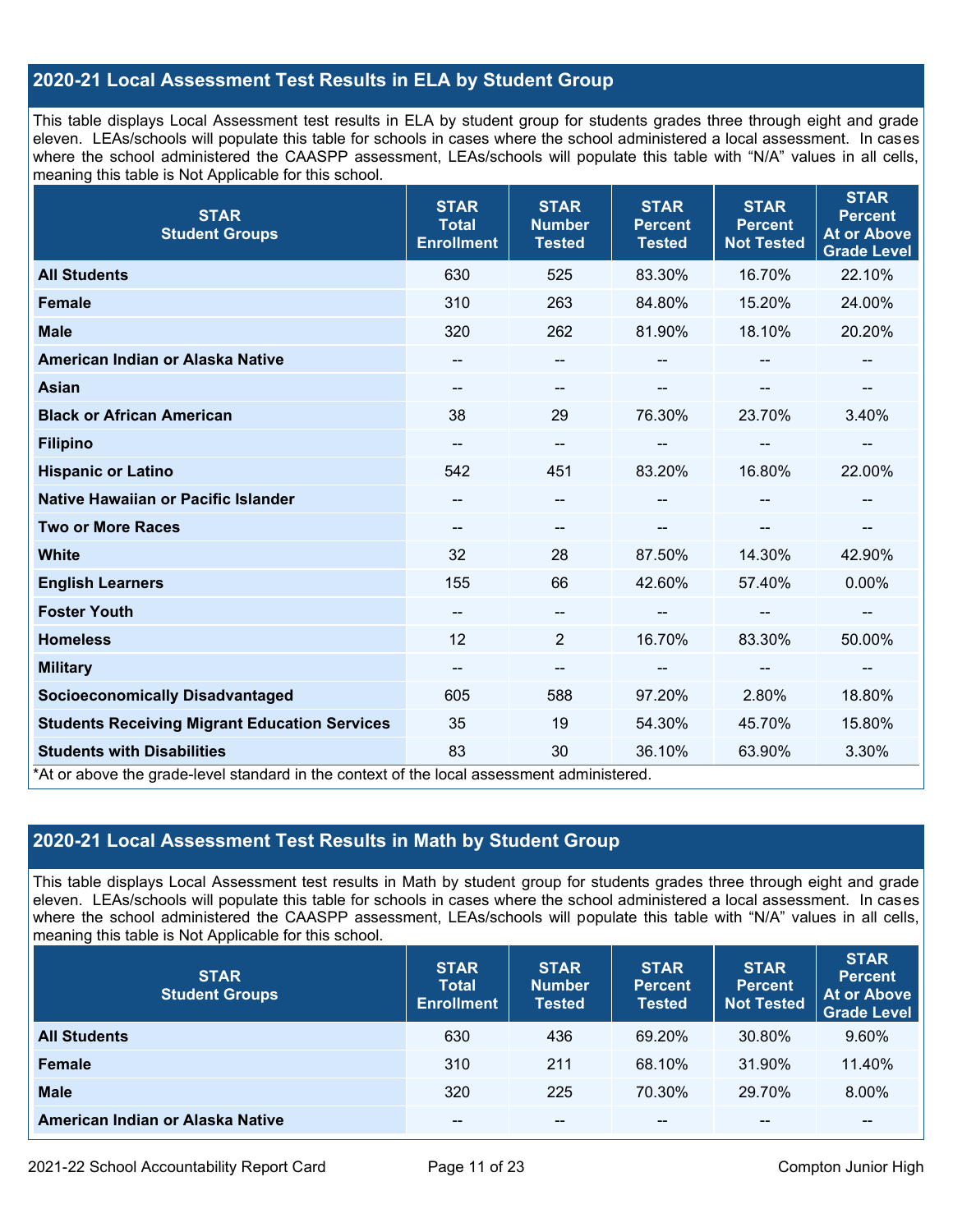| Asian                                                                                      | --    | $- -$                    |        | --                       | --       |
|--------------------------------------------------------------------------------------------|-------|--------------------------|--------|--------------------------|----------|
| <b>Black or African American</b>                                                           | 38    | 25                       | 65.80% | 34.20%                   | 8.00%    |
| <b>Filipino</b>                                                                            | $- -$ | $- -$                    | --     | --                       | --       |
| <b>Hispanic or Latino</b>                                                                  | 542   | 373                      | 68.80% | 31.20%                   | 9.40%    |
| Native Hawaiian or Pacific Islander                                                        | --    | $\overline{\phantom{m}}$ | --     | $\overline{\phantom{m}}$ | --       |
| <b>Two or More Races</b>                                                                   | --    | $\overline{\phantom{m}}$ | --     | --                       | --       |
| <b>White</b>                                                                               | 32    | 24                       | 75.00% | 33.30%                   | 12.50%   |
| <b>English Learners</b>                                                                    | 155   | 51                       | 32.90% | 67.10%                   | $0.00\%$ |
| <b>Foster Youth</b>                                                                        | --    | $- -$                    |        | --                       | --       |
| <b>Homeless</b>                                                                            | 12    | 2                        | 16.70% | 83.30%                   | $0.00\%$ |
| <b>Military</b>                                                                            | --    | $\sim$                   | --     | --                       | --       |
| <b>Socioeconomically Disadvantaged</b>                                                     | 605   | 416                      | 68.80% | 31.20%                   | 6.10%    |
| <b>Students Receiving Migrant Education Services</b>                                       | 35    | 15                       | 42.90% | 57.10%                   | $0.00\%$ |
| <b>Students with Disabilities</b>                                                          | 83    | 25                       | 30.10% | 69.90%                   | 0.00%    |
| *At or above the grade-level standard in the context of the local assessment administered. |       |                          |        |                          |          |

# **CAASPP Test Results in Science for All Students**

This table displays the percentage of all students grades five, eight, and High School meeting or exceeding the State Standard.

The 2019-2020 data cells with N/A values indicate that the 2019-2020 data are not available due to the COVID-19 pandemic and resulting summative testing suspension. The Executive Order N-30-20 was issued which waived the assessment, accountability, and reporting requirements for the 2019-2020 school year.

For any 2020-2021 data cells with N/T values indicate that this school did not test students using the CAASPP Science.

| <b>Subject</b>                                           | <b>School</b> | <b>School</b> | <b>District</b> | District | <b>State</b> | <b>State</b> |
|----------------------------------------------------------|---------------|---------------|-----------------|----------|--------------|--------------|
|                                                          | 2019-20       | 2020-21       | 2019-20         | 2020-21  | 2019-20      | 2020-21      |
| <b>Science</b><br>$\left($ (grades 5, 8 and high school) | N/A           | NT            | N/A             | NT       | N/A          | 28.72        |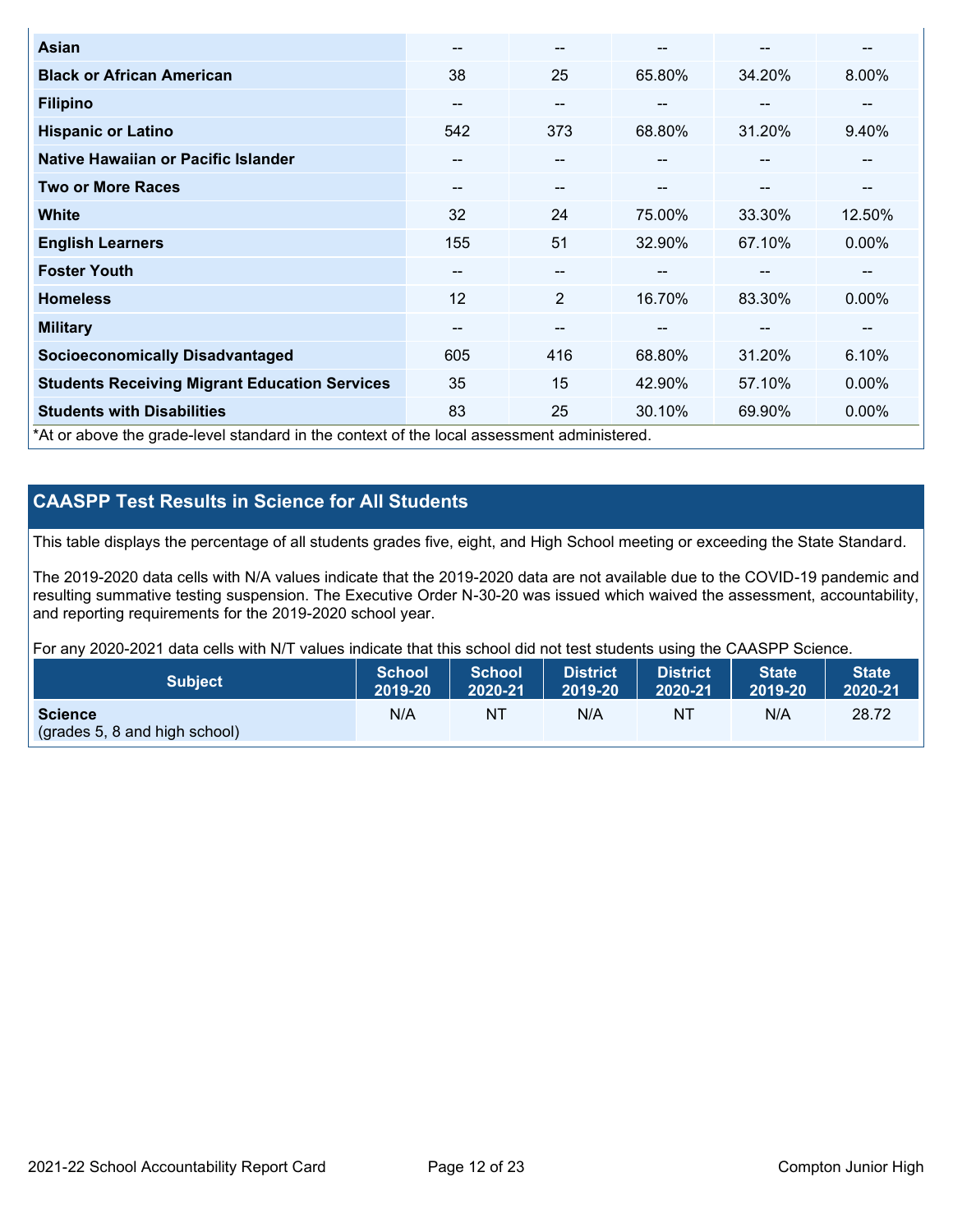# **2020-21 CAASPP Test Results in Science by Student Group**

This table displays CAASPP test results in Science by student group for students grades five, eight, and High School. For any data cells with N/T values indicate that this school did not test students using the CAASPP Science.

| <b>Student Group</b>                                 | <b>Total</b><br><b>Enrollment</b> | <b>Number</b><br><b>Tested</b> | <b>Percent</b><br><b>Tested</b> | <b>Percent</b><br><b>Not Tested</b> | <b>Percent</b><br>Met or<br><b>Exceeded</b> |
|------------------------------------------------------|-----------------------------------|--------------------------------|---------------------------------|-------------------------------------|---------------------------------------------|
| <b>All Students</b>                                  | 318                               | <b>NT</b>                      | <b>NT</b>                       | <b>NT</b>                           | <b>NT</b>                                   |
| <b>Female</b>                                        | 160                               | <b>NT</b>                      | <b>NT</b>                       | <b>NT</b>                           | <b>NT</b>                                   |
| <b>Male</b>                                          | 158                               | <b>NT</b>                      | <b>NT</b>                       | <b>NT</b>                           | <b>NT</b>                                   |
| American Indian or Alaska Native                     | --                                | <b>NT</b>                      | <b>NT</b>                       | <b>NT</b>                           | <b>NT</b>                                   |
| <b>Asian</b>                                         | --                                | <b>NT</b>                      | <b>NT</b>                       | <b>NT</b>                           | <b>NT</b>                                   |
| <b>Black or African American</b>                     | 21                                | <b>NT</b>                      | <b>NT</b>                       | <b>NT</b>                           | <b>NT</b>                                   |
| <b>Filipino</b>                                      | $\overline{\phantom{a}}$          | <b>NT</b>                      | <b>NT</b>                       | <b>NT</b>                           | <b>NT</b>                                   |
| <b>Hispanic or Latino</b>                            | 274                               | <b>NT</b>                      | <b>NT</b>                       | <b>NT</b>                           | <b>NT</b>                                   |
| Native Hawaiian or Pacific Islander                  | 0                                 | $\mathbf 0$                    | $\mathbf 0$                     | $\mathbf{0}$                        | 0                                           |
| <b>Two or More Races</b>                             | --                                | <b>NT</b>                      | <b>NT</b>                       | <b>NT</b>                           | <b>NT</b>                                   |
| <b>White</b>                                         | 18                                | <b>NT</b>                      | <b>NT</b>                       | <b>NT</b>                           | <b>NT</b>                                   |
| <b>English Learners</b>                              | 66                                | <b>NT</b>                      | <b>NT</b>                       | <b>NT</b>                           | <b>NT</b>                                   |
| <b>Foster Youth</b>                                  | --                                | <b>NT</b>                      | <b>NT</b>                       | <b>NT</b>                           | <b>NT</b>                                   |
| <b>Homeless</b>                                      | 12                                | <b>NT</b>                      | <b>NT</b>                       | <b>NT</b>                           | <b>NT</b>                                   |
| <b>Military</b>                                      | $\mathbf 0$                       | $\mathbf 0$                    | $\mathbf{0}$                    | $\mathbf 0$                         | 0                                           |
| <b>Socioeconomically Disadvantaged</b>               | 305                               | <b>NT</b>                      | <b>NT</b>                       | <b>NT</b>                           | <b>NT</b>                                   |
| <b>Students Receiving Migrant Education Services</b> | $-$                               | <b>NT</b>                      | <b>NT</b>                       | <b>NT</b>                           | <b>NT</b>                                   |
| <b>Students with Disabilities</b>                    | 33                                | <b>NT</b>                      | <b>NT</b>                       | <b>NT</b>                           | <b>NT</b>                                   |

# **B. Pupil Outcomes State Priority: Other Pupil Outcomes**

The SARC provides the following information relevant to the State priority: Other Pupil Outcomes (Priority 8): Pupil outcomes in the subject area of physical education.

# **2020-21 California Physical Fitness Test Results**

Due to the COVID-19 crisis, the Physical Fitness Test was suspended during the 2020-2021 school year and therefore no data are reported and each cell in this table is populated with "N/A."

| <b>Grade Level</b> | Four of Six Fitness Standards | <b>Five of Six Fitness Standards</b> | Percentage of Students Meeting   Percentage of Students Meeting   Percentage of Students Meeting<br><b>Six of Six Fitness Standards</b> |
|--------------------|-------------------------------|--------------------------------------|-----------------------------------------------------------------------------------------------------------------------------------------|
| Grade 5            | N/A                           | N/A                                  | N/A                                                                                                                                     |
| Grade 7            | N/A                           | N/A                                  | N/A                                                                                                                                     |
| Grade 9            | N/A                           | N/A                                  | N/A                                                                                                                                     |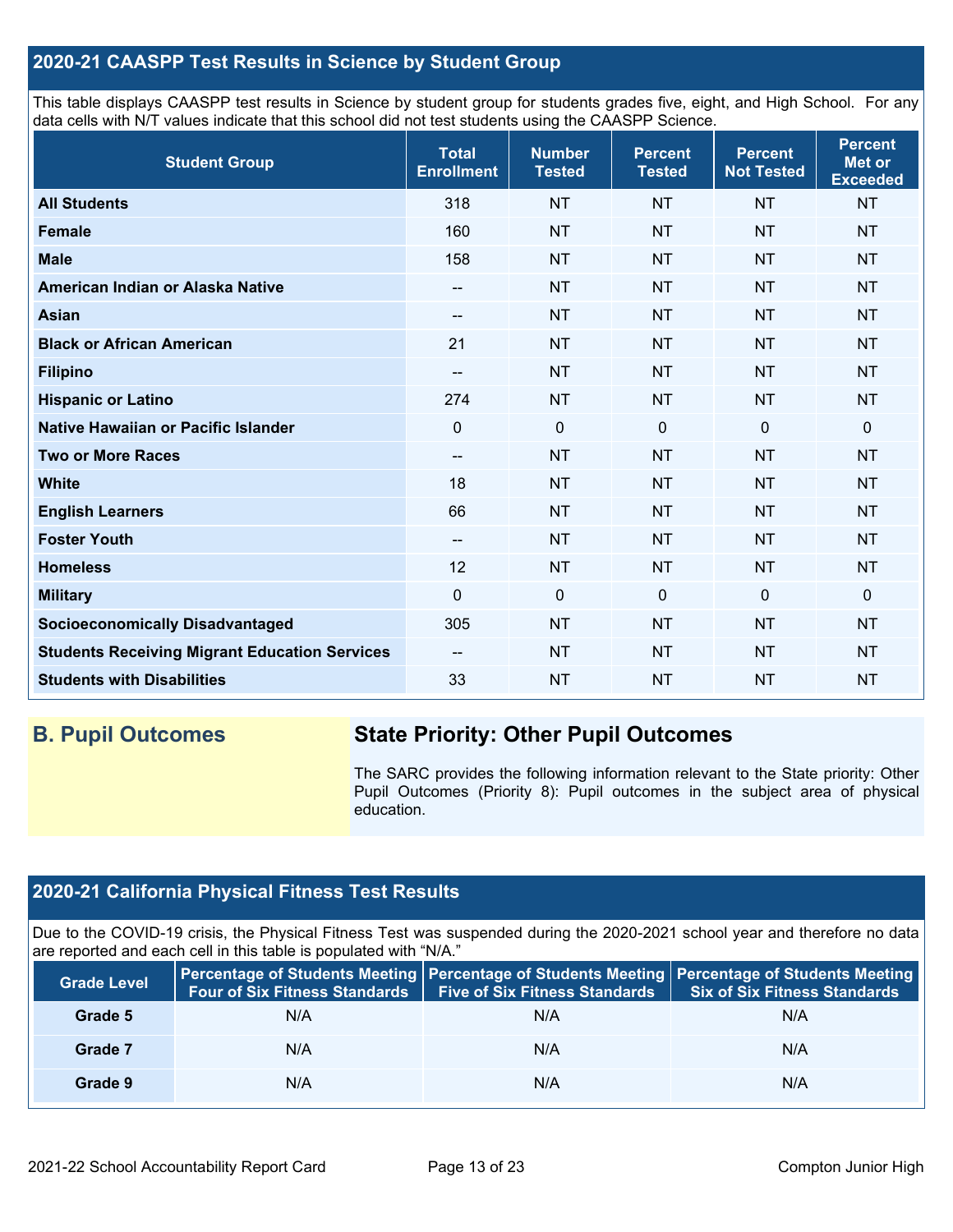# **C. Engagement State Priority: Parental Involvement**

The SARC provides the following information relevant to the State priority: Parental Involvement (Priority 3): Efforts the school district makes to seek parent input in making decisions regarding the school district and at each school site.

# **2021-22 Opportunities for Parental Involvement**

In addition to monthly Parent Booster Club meetings, parents may be involved in the following ways:

- School Site Council Elected parents form 50% of the council and oversee the implementation of the school plan.
- English Learner Advisory Committee Parents are nominated and sit on the committee in an advisory capacity for School Site Council.
- African American Parent Advisory Council Parents are nominated and sit on the committee in an advisory capacity for School Site Council.
- Student Intervention Team Meetings Parents are formally invited to attend and participate in meetings that focus on intervention strategies for their child (MTSS - Multi-Tiers of Support System meetings)
- English Learner Reclassification Meetings Parents of English Learners are formally invited to attend Language Acquisition Team meeting to determine the language status reclassification of their child. They are also invited to attend a celebration of their child's reclassification.
- Awards Assemblies Parents are formally invited to attend and watch their child receive an award.
- Back to school night Parents are invited to school to visit their child's classes and meet their teachers. They will also gain an insight to what goes on in their classes on a daily basis.
- Title I Parent Meeting All parents are invited each year to attend a meeting focusing on categorical funds and how they are used to improve student achievement at Compton.
- Parent Conference Weeks Two weeks each year are set aside for parents to attend meetings after school in regard to their individual child and his/her academics.
- Spring and Winter concerts Twice a year our parents are invited to watch and listen to a performance put on by our music department.
- Assisting coaching on the various academic and athletic teams.
- Student incentive activities Parents help develop and coordinate student academic, behavioral, and attendance activities: dances, picnics, rallies, talent shows, and carnivals.
- Family Picnics and Parent Cafes are held quarterly in order to connect with families and provide a forum for parent input.
- Quarterly Parent Education Nights will address current needs with regard to parenting and support student learning.
- A Parent Center is now open to provide resources and education to our parents.
- A twice yearly survey is distributed in order to garner parent input.

There is a monthly calendar, articles from various support staff, recognition of students, Booster Club news, and school website. Annual events include Back to School Night, Title I meetings, fundraisers, concerts, awards assemblies, 7th grade orientation, and 8th grade graduation. Parents can call our school office at (661) 631-5230 to access information concerning participation opportunities.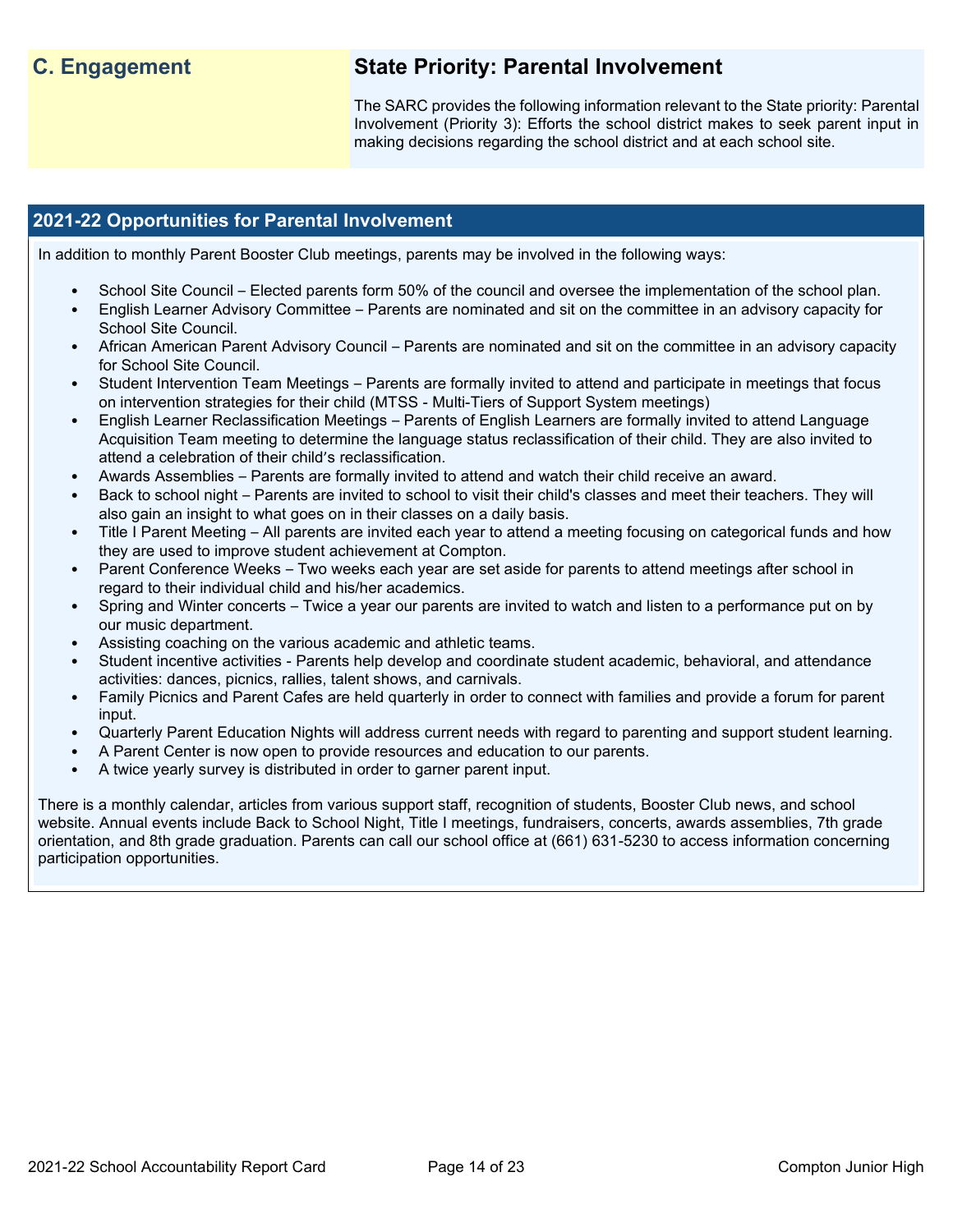# **2020-21 Chronic Absenteeism by Student Group**

| <b>Student Group</b>                                 | <b>Cumulative</b><br><b>Enrollment</b> | <b>Chronic</b><br><b>Absenteeism</b><br><b>Eligible Enrollment</b> | <b>Chronic</b><br><b>Absenteeism</b><br><b>Count</b> | <b>Chronic</b><br><b>Absenteeism</b><br><b>Rate</b> |
|------------------------------------------------------|----------------------------------------|--------------------------------------------------------------------|------------------------------------------------------|-----------------------------------------------------|
| <b>All Students</b>                                  | 695                                    | 672                                                                | 134                                                  | 19.9                                                |
| <b>Female</b>                                        | 341                                    | 331                                                                | 59                                                   | 17.8                                                |
| <b>Male</b>                                          | 354                                    | 341                                                                | 75                                                   | 22.0                                                |
| American Indian or Alaska Native                     | 5                                      | 5                                                                  | 1                                                    | 20.0                                                |
| <b>Asian</b>                                         | $\overline{4}$                         | 4                                                                  | 1                                                    | 25.0                                                |
| <b>Black or African American</b>                     | 47                                     | 44                                                                 | 14                                                   | 31.8                                                |
| <b>Filipino</b>                                      | 1                                      | $\mathbf 1$                                                        | $\mathbf{0}$                                         | 0.0                                                 |
| <b>Hispanic or Latino</b>                            | 590                                    | 573                                                                | 114                                                  | 19.9                                                |
| Native Hawaiian or Pacific Islander                  | 1                                      | 0                                                                  | $\mathbf{0}$                                         | 0.0                                                 |
| <b>Two or More Races</b>                             | 8                                      | 8                                                                  | $\mathbf 0$                                          | 0.0                                                 |
| <b>White</b>                                         | 39                                     | 37                                                                 | 4                                                    | 10.8                                                |
| <b>English Learners</b>                              | 175                                    | 169                                                                | 37                                                   | 21.9                                                |
| <b>Foster Youth</b>                                  | 10                                     | 10                                                                 | $\overline{4}$                                       | 40.0                                                |
| <b>Homeless</b>                                      | 12                                     | 12                                                                 | 4                                                    | 33.3                                                |
| <b>Socioeconomically Disadvantaged</b>               | 667                                    | 648                                                                | 133                                                  | 20.5                                                |
| <b>Students Receiving Migrant Education Services</b> | 21                                     | 19                                                                 | 4                                                    | 21.1                                                |
| <b>Students with Disabilities</b>                    | 99                                     | 97                                                                 | 24                                                   | 24.7                                                |

# **C. Engagement State Priority: School Climate**

The SARC provides the following information relevant to the State priority: School Climate (Priority 6):

- Pupil suspension rates;
- Pupil expulsion rates; and
- Other local measures on the sense of safety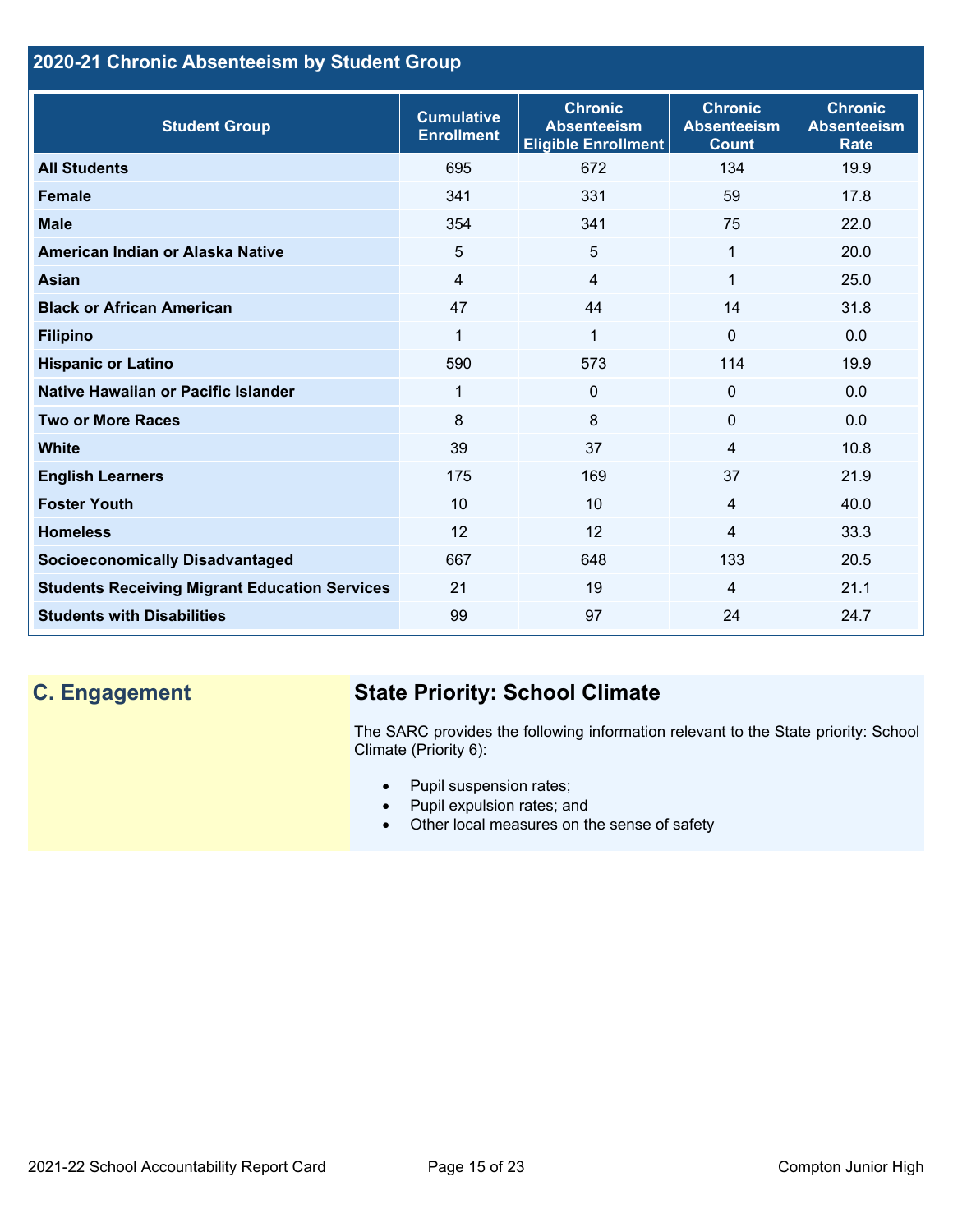# **Suspensions and Expulsions**

This table displays suspensions and expulsions data collected between July through June, each full school year respectively. Data collected during the 2020-21 school year may not be comparable to earlier years of this collection due to differences in learning mode instruction in response to the COVID-19 pandemic.

| <b>Subject</b>     | <b>School</b><br>2018-19 | <b>School</b><br>2020-21 | <b>District</b><br>2018-19 | <b>District</b><br>2020-21 | <b>State</b><br>2018-19 | <b>State</b><br>2020-21 |
|--------------------|--------------------------|--------------------------|----------------------------|----------------------------|-------------------------|-------------------------|
| <b>Suspensions</b> | 6.56                     | 0.43                     | 2.08                       | 0.03                       | 3.47                    | 0.20                    |
| <b>Expulsions</b>  | 0.13                     | 0.00                     | 0.06                       | 0.00                       | 0.08                    | 0.00                    |

This table displays suspensions and expulsions data collected between July through February, partial school year due to the COVID-19 pandemic. The 2019-2020 suspensions and expulsions rate data are not comparable to other year data because the 2019-2020 school year is a partial school year due to the COVID-19 crisis. As such, it would be inappropriate to make any comparisons in rates of suspensions and expulsions in the 2019-2020 school year compared to other school years.

| <b>Subject</b>     | <b>School</b><br>2019-20 | <b>District</b><br>2019-20 | <b>State</b><br>2019-20 |
|--------------------|--------------------------|----------------------------|-------------------------|
| <b>Suspensions</b> | 3.57                     | 1.43                       | 2.45                    |
| <b>Expulsions</b>  | 0.00                     | 0.01                       | 0.05                    |

# **2020-21 Suspensions and Expulsions by Student Group**

| <b>Student Group</b>                                 | <b>Suspensions Rate</b> | <b>Expulsions Rate</b> |
|------------------------------------------------------|-------------------------|------------------------|
| <b>All Students</b>                                  | 0.43                    | 0.00                   |
| <b>Female</b>                                        | 0.29                    | 0.00                   |
| <b>Male</b>                                          | 0.56                    | 0.00                   |
| American Indian or Alaska Native                     | 0.00                    | 0.00                   |
| <b>Asian</b>                                         | 0.00                    | 0.00                   |
| <b>Black or African American</b>                     | 2.13                    | 0.00                   |
| <b>Filipino</b>                                      | 0.00                    | 0.00                   |
| <b>Hispanic or Latino</b>                            | 0.34                    | 0.00                   |
| Native Hawaiian or Pacific Islander                  | 0.00                    | 0.00                   |
| <b>Two or More Races</b>                             | 0.00                    | 0.00                   |
| <b>White</b>                                         | 0.00                    | 0.00                   |
| <b>English Learners</b>                              | 0.57                    | 0.00                   |
| <b>Foster Youth</b>                                  | 0.00                    | 0.00                   |
| <b>Homeless</b>                                      | 0.00                    | 0.00                   |
| <b>Socioeconomically Disadvantaged</b>               | 0.45                    | 0.00                   |
| <b>Students Receiving Migrant Education Services</b> | 0.00                    | 0.00                   |
| <b>Students with Disabilities</b>                    | 0.00                    | 0.00                   |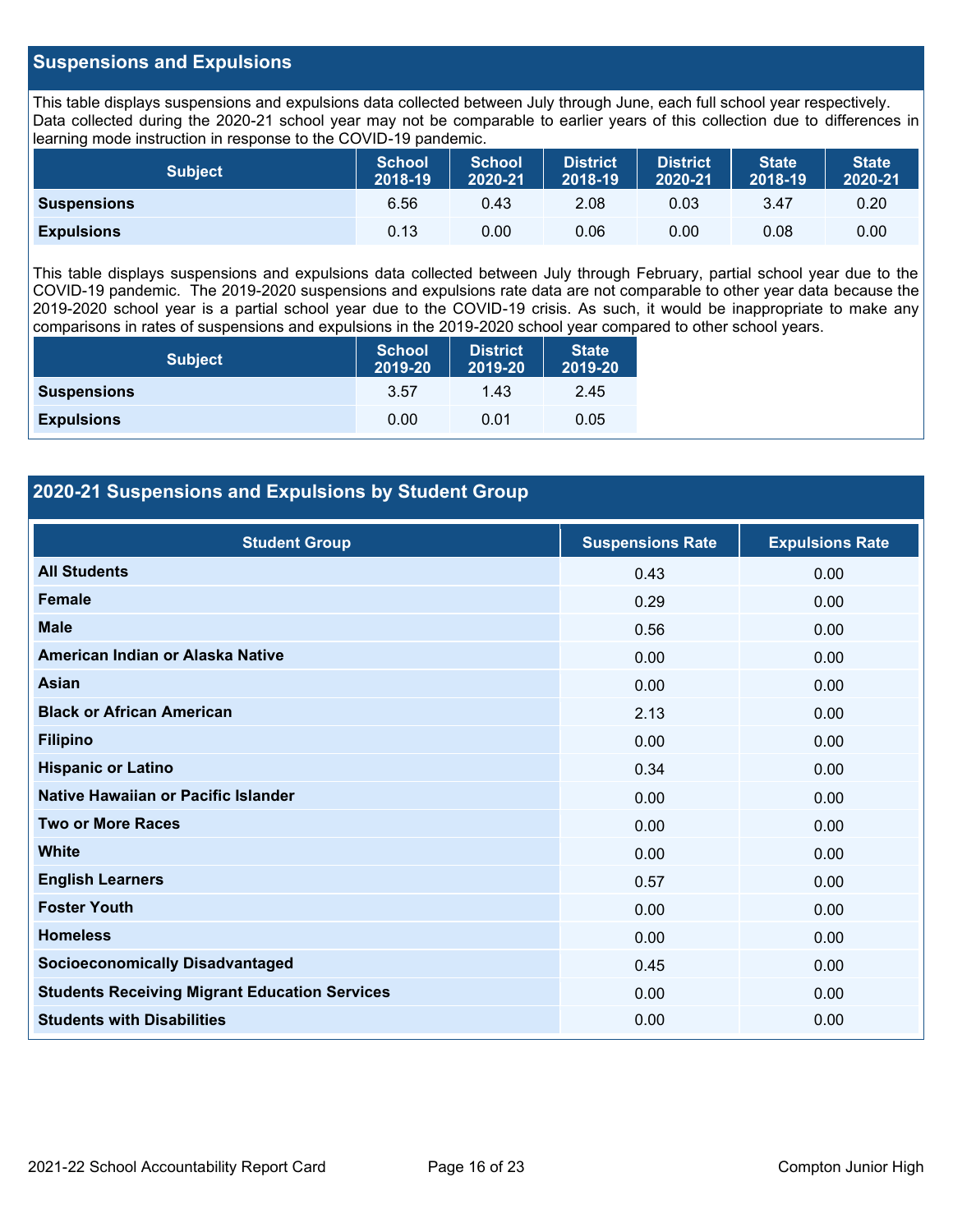### **2021-22 School Safety Plan**

Compton established its Comprehensive School Safety Plan in 1998. A law enforcement officer specializing in safety provided direction in the establishment of the School Safety Plan. Compton's School Safety Plan is current and is updated annually. Key elements of Compton's School Safety Plan include the following: (a) routine and emergency disaster procedures; (b) suspension, and expulsion procedures; (c) teacher notification of pupils with a specific discipline history; (d) child abuse reporting procedures, (e) the district's sexual harassment policy; (f) school crime data; (g) the student dress code; (h) safe entrance and exit procedures; (i) the civil defense and disaster plan; and (j) discipline rules and procedures. Our overall goal is to maintain a safe and orderly school environment conducive to learning. The Compton Comprehensive School Safety Plan was last annually reviewed with the School Site Council and approved on February 22, 2021.

# **2018-19 Secondary Average Class Size and Class Size Distribution**

This table displays the 2018-19 average class size and class size distribution. The columns titled "Number of Classes" indicates how many classes fall into each size category (a range of total students per classroom). At the secondary school level, this information is reported by subject area rather than grade level.

| <b>Subject</b>               | Average<br><b>Class</b><br><b>Size</b> | <b>1-22 Students</b> | Number of Classes with   Number of Classes with   Number of Classes with<br>23-32 Students | 33+ Students |
|------------------------------|----------------------------------------|----------------------|--------------------------------------------------------------------------------------------|--------------|
| <b>English Language Arts</b> | 22                                     | 15                   | 18                                                                                         | 5            |
| <b>Mathematics</b>           | 24                                     | 8                    | 19                                                                                         |              |
| <b>Science</b>               | 25                                     |                      | 18                                                                                         |              |
| <b>Social Science</b>        | 26                                     | 5                    | 16                                                                                         | 5            |

## **2019-20 Secondary Average Class Size and Class Size Distribution**

This table displays the 2019-20 average class size and class size distribution. The columns titled "Number of Classes" indicates how many classes fall into each size category (a range of total students per classroom). At the secondary school level, this information is reported by subject area rather than grade level.

| <b>Subject</b>               | <b>Average</b><br><b>Class</b><br><b>Size</b> | <b>1-22 Students</b> | Number of Classes with   Number of Classes with  <br>23-32 Students | Number of Classes with<br>33+ Students |
|------------------------------|-----------------------------------------------|----------------------|---------------------------------------------------------------------|----------------------------------------|
| <b>English Language Arts</b> | 24                                            |                      | 25                                                                  | G                                      |
| <b>Mathematics</b>           | 26                                            | 6                    | 22                                                                  |                                        |
| <b>Science</b>               | 27                                            |                      | 20                                                                  |                                        |
| <b>Social Science</b>        | 27                                            |                      | 20                                                                  |                                        |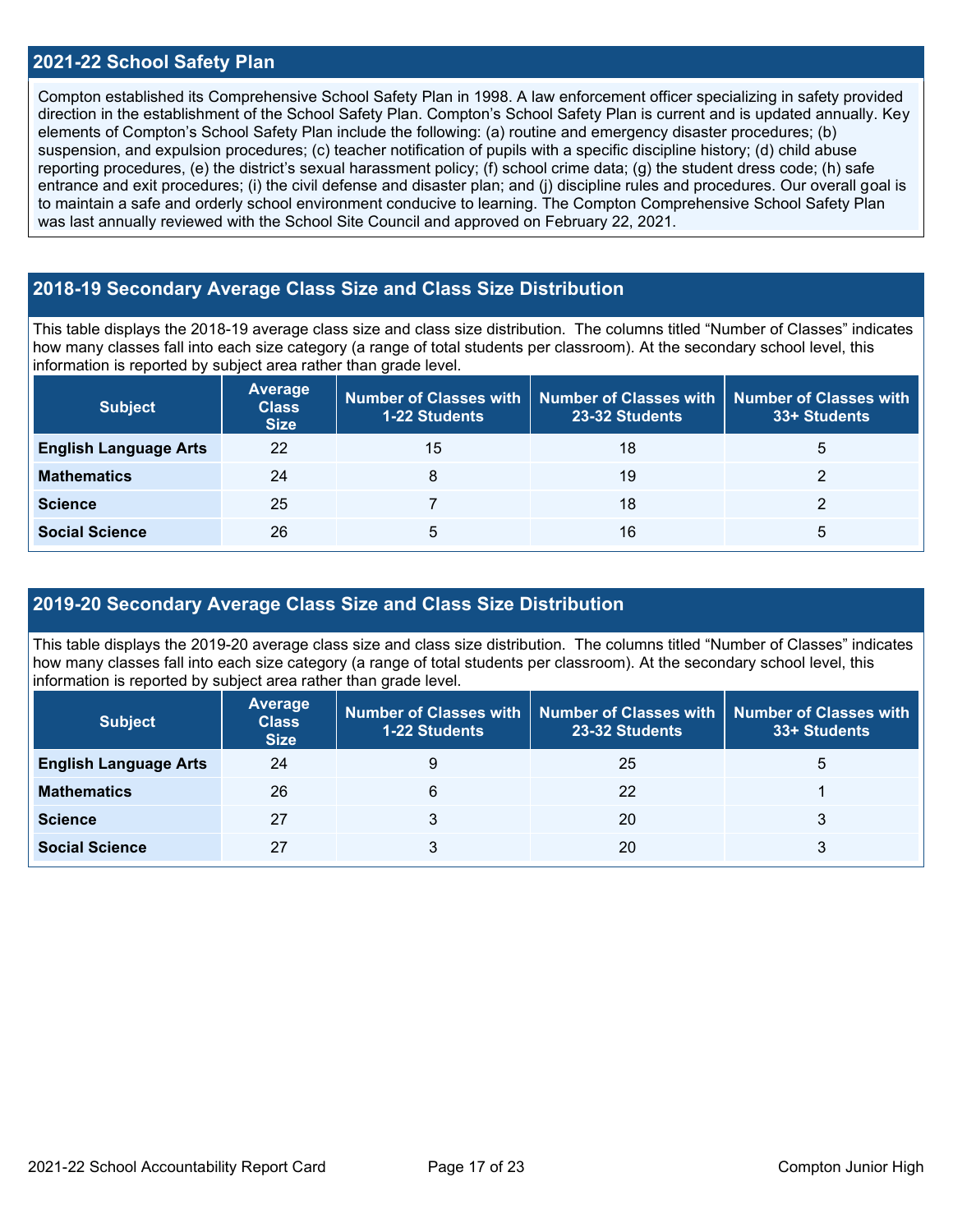# **2020-21 Secondary Average Class Size and Class Size Distribution**

This table displays the 2020-21 average class size and class size distribution. The columns titled "Number of Classes" indicates how many classes fall into each size category (a range of total students per classroom). At the secondary school level, this information is reported by subject area rather than grade level.

| <b>Subject</b>               | <b>Average</b><br><b>Class</b><br><b>Size</b> | 1-22 Students | Number of Classes with   Number of Classes with<br>23-32 Students | <b>Number of Classes with</b><br>33+ Students |
|------------------------------|-----------------------------------------------|---------------|-------------------------------------------------------------------|-----------------------------------------------|
| <b>English Language Arts</b> | 22                                            | 14            | 32                                                                |                                               |
| <b>Mathematics</b>           | 20                                            | 16            | 16                                                                |                                               |
| <b>Science</b>               | 25                                            | 4             | 21                                                                |                                               |
| <b>Social Science</b>        | 24                                            | 5             | 21                                                                |                                               |

# **2020-21 Ratio of Pupils to Academic Counselor**

This table displays the ratio of pupils to Academic Counselor. One full time equivalent (FTE) equals one staff member working full time; one FTE could also represent two staff members who each work 50 percent of full time.

| <b>Title</b>                 | <b>Ratio</b> |
|------------------------------|--------------|
| Pupils to Academic Counselor |              |

# **2020-21 Student Support Services Staff**

This table displays the number of FTE support staff assigned to this school. One full time equivalent (FTE) equals one staff member working full time; one FTE could also represent two staff members who each work 50 percent of full time.

| <b>Title</b>                                                         | <b>Number of FTE Assigned to School</b> |
|----------------------------------------------------------------------|-----------------------------------------|
| <b>Counselor (Academic, Social/Behavioral or Career Development)</b> | 0                                       |
| Library Media Teacher (Librarian)                                    | $\mathbf{0}$                            |
| <b>Library Media Services Staff (Paraprofessional)</b>               | $\mathbf{0}$                            |
| <b>Psychologist</b>                                                  | $\mathbf{0}$                            |
| <b>Social Worker</b>                                                 | $\mathbf{0}$                            |
| <b>Speech/Language/Hearing Specialist</b>                            | $\Omega$                                |
| <b>Resource Specialist (non-teaching)</b>                            | $\mathbf{0}$                            |
| Other                                                                | 4.1                                     |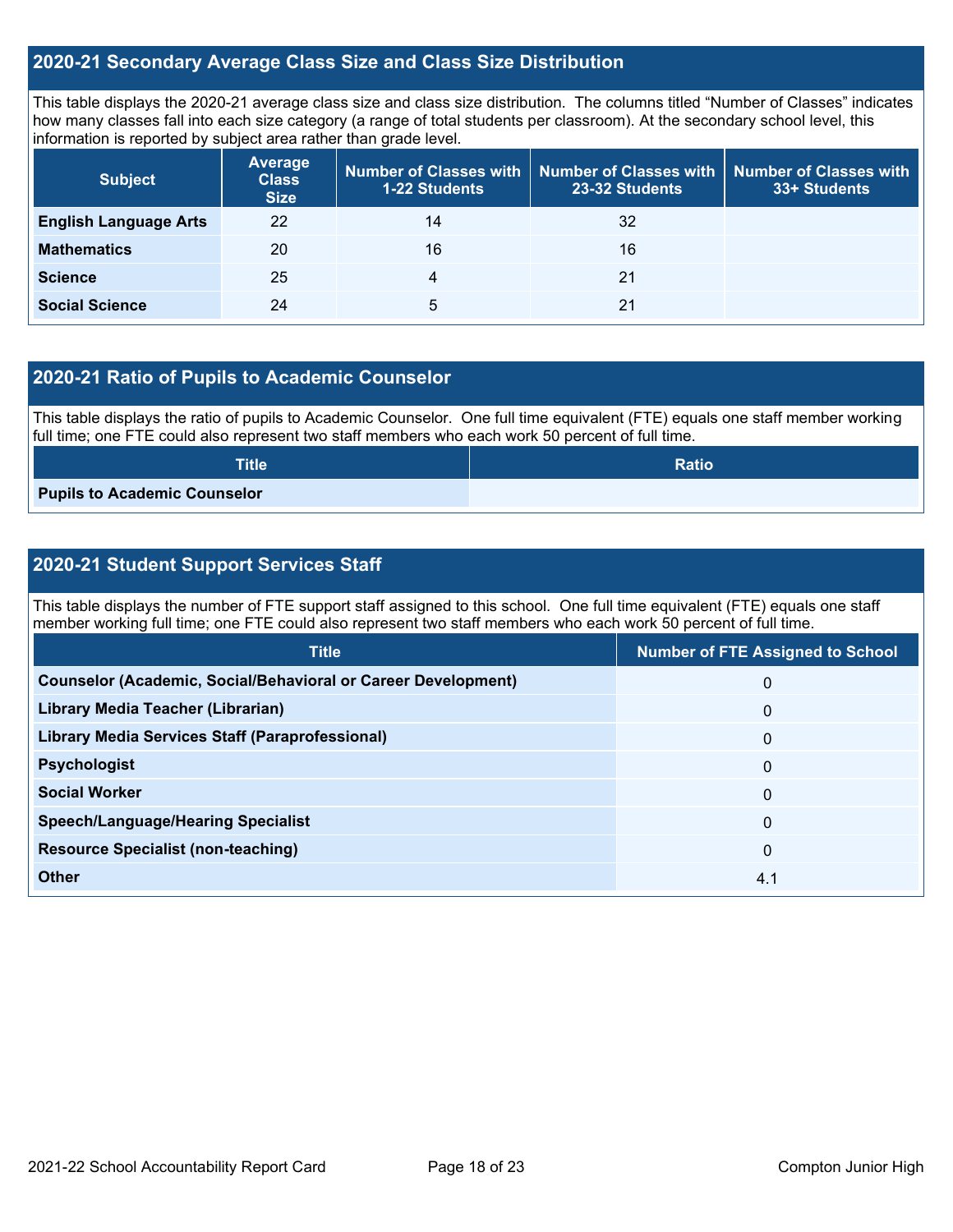# **2019-20 Expenditures Per Pupil and School Site Teacher Salaries**

This table displays the 2019-20 expenditures per pupil and average teach salary for this school. Cells with N/A values do not require data.

| <b>Level</b>                                         | <b>Expenditures</b><br><b>Total</b><br><b>Per Pupil</b><br><b>Expenditures</b><br>(Restricted)<br><b>Per Pupil</b> |         | <b>Expenditures</b><br><b>Per Pupil</b><br>(Unrestricted) | <b>Average</b><br><b>Teacher</b><br><b>Salary</b> |  |
|------------------------------------------------------|--------------------------------------------------------------------------------------------------------------------|---------|-----------------------------------------------------------|---------------------------------------------------|--|
| <b>School Site</b>                                   | \$8,321                                                                                                            | \$2,116 | \$6.204                                                   | \$89,619                                          |  |
| <b>District</b>                                      | N/A                                                                                                                | N/A     | \$3,176                                                   | \$75,963                                          |  |
| <b>Percent Difference - School Site and District</b> | N/A                                                                                                                | N/A     | 64.6                                                      | 16.5                                              |  |
| <b>State</b>                                         |                                                                                                                    |         | \$8.444                                                   | \$85,863                                          |  |
| <b>Percent Difference - School Site and State</b>    | N/A                                                                                                                | N/A     | $-30.6$                                                   | 4.3                                               |  |

# **2020-21 Types of Services Funded**

TITLE I After School Program Migrant Ed. Special Ed. School Site Supplemental Funds **NSLP** 

# **2019-20 Teacher and Administrative Salaries**

This table displays the 2019-20 Teacher and Administrative salaries. For detailed information on salaries, see the CDE Certification Salaries & Benefits web page at [http://www.cde.ca.gov/ds/fd/cs/.](http://www.cde.ca.gov/ds/fd/cs/)

| <b>Category</b>                                      | <b>District</b><br><b>Amount</b> | <b>State Average</b><br>for Districts<br>in Same Category |
|------------------------------------------------------|----------------------------------|-----------------------------------------------------------|
| <b>Beginning Teacher Salary</b>                      | \$50,328                         | \$52,060                                                  |
| <b>Mid-Range Teacher Salary</b>                      | \$75,872                         | \$84,043                                                  |
| <b>Highest Teacher Salary</b>                        | \$100,272                        | \$107,043                                                 |
| <b>Average Principal Salary (Elementary)</b>         | \$144,130                        | \$133,582                                                 |
| <b>Average Principal Salary (Middle)</b>             | \$142,165                        | \$138,803                                                 |
| <b>Average Principal Salary (High)</b>               | \$0                              | \$133,845                                                 |
| <b>Superintendent Salary</b>                         | \$265,178                        | \$240,628                                                 |
| <b>Percent of Budget for Teacher Salaries</b>        | 30%                              | 35%                                                       |
| <b>Percent of Budget for Administrative Salaries</b> | 5%                               | 5%                                                        |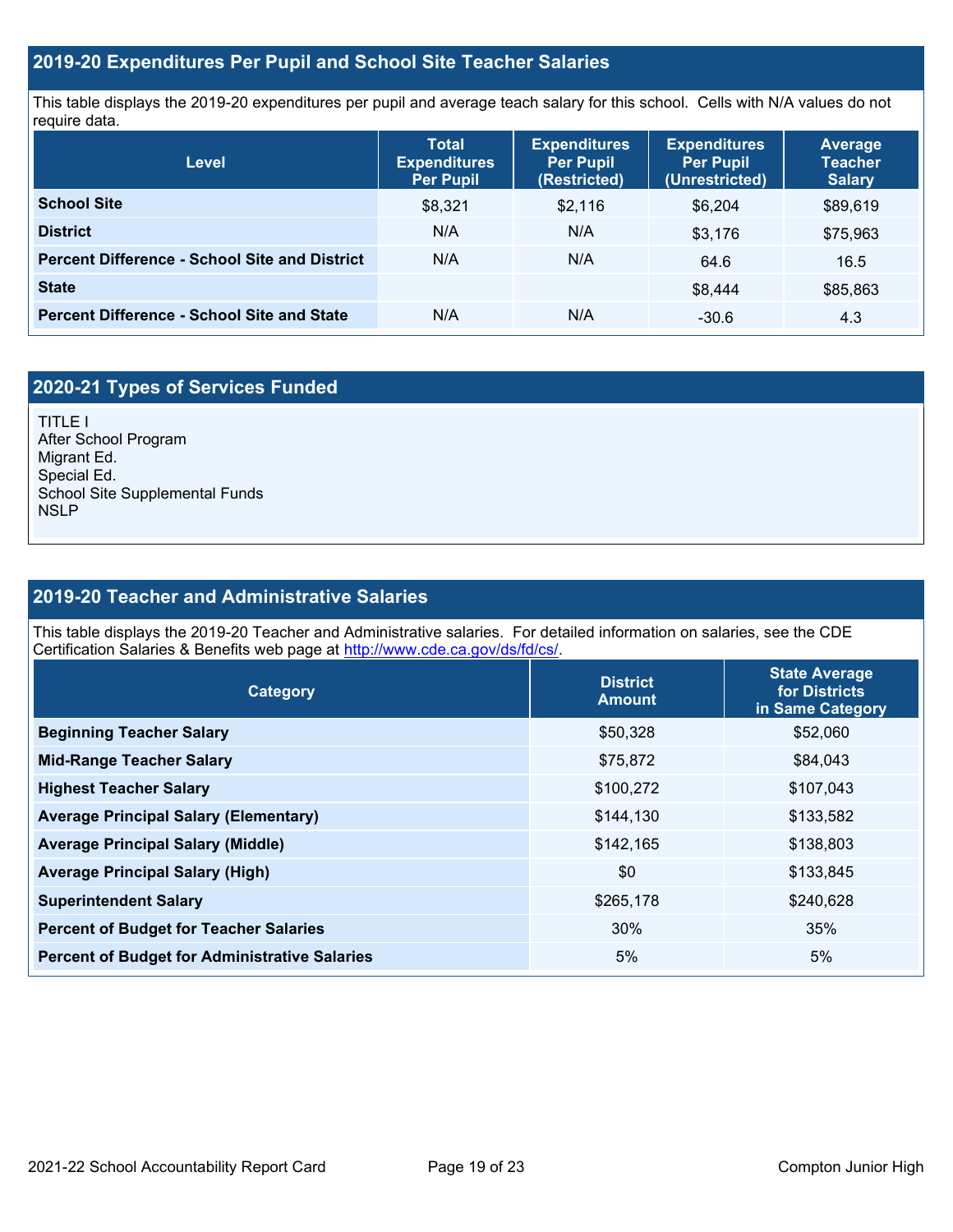### **Professional Development**

Professional development is designed to provide continuous learning opportunities for administrators, teachers, and classified personnel. Training opportunities affirm the basic philosophy of education that learning is a lifelong process that contributes to the well-being of the students, teachers, administrators, and community. Professional Development is an essential component of effective instruction and student learning.

All training revolves around identified needs of students and adults for the purpose of the improvement of instruction and increasing content knowledge. Central to all training are student achievement data, district focus areas, the Common Core State Standards, the state adopted standards-based instructional materials, and strategies to effectively teach the academic content standards to all students.

During 2020-2021, school year district professional development focused on virtual instruction due to the pandemic. In preparation of the school year, teachers were offered three full days of professional development during the summer. Regularly scheduled office hours and focused professional development was provided on a monthly basis during the school year. Topics addressed navigating platforms being used during virtual learning, increasing student engagement and addressing the common core state standards through distance learning.

Additional support was provided by academic coaches and district specialists for reading/language arts, mathematics, science, writing and social emotional learning. The district provided time and resources for collaboration, planning, and professional development. Additionally, professional development on Multi-Tiered Systems of Support and Support to school and district teams.

Teachers new to the District received four days of professional development prior to the beginning of the school year focused on orientation to District and school site policies and services, Common Core State Standards, classroom management, curriculum and pacing, using technology and setting up the classroom. Teachers in their second year with the District received two days of professional development prior to the beginning of the school year provided by the school site and focused on improving best practices.

New teachers with California preliminary credentials received professional development through the Bakersfield City School District (BCSD) Teacher Induction Program (TIP). The focus of BCSD TIP is being mentored by an experienced teacher, growing in the California Standards for the Teaching Profession (CSTP) and meeting the California Induction standards. The culmination of TIP is the recommendation for the CA Clear Credential. Each TIP teacher was assigned a veteran teacher who served as a mentor. The mentors received on-going professional development in coaching/mentoring strategies, instructional strategies, and guiding cycles of inquiry. Professional development was provided through individual mentoring, monthly meetings, and after-school workshops.

Intern teachers received professional development at monthly meetings focusing on the initial teaching skills of the CSTP including classroom management, lesson planning, assessment, and establishing a climate that is conducive to student achievement. Each Intern was assigned a mentor that provided day-to-day support in these areas as well as advisement toward meeting credential requirements. Mentors received monthly professional development in meeting the needs of Intern teachers. Interns also received coursework and supervision from universities partnered with BCSD to provide the Intern Program.

Teachers on Short Term Staffing Permits (STSPs) were provided mentors and monthly trainings on beginning pedagogy and best teaching practices. Each teacher on a STSP designed a plan to meet requirements to move to a CA Intern or Preliminary Credential. Support was provided for required testing and BCSD staff worked closely with university partners to ensure teachers on permits were taking prerequisite requirements to move to credentials.

Teachers on Provisional Intern Permits (PIPs) were provided a weekly cohort meeting focused on beginning pedagogy. Two cohort meetings occurred weekly to allow teachers on a PIP to work around university course schedules. Support was provided for required testing and BCSD staff worked closely with university partners to ensure teachers on permits were taking prerequisite requirements to move to credentials.

This table displays the number of school days dedicated to staff development and continuous improvement.

| <b>Subject</b>                                                                  |  | $2019-20$ 2020-21 2021-22 |
|---------------------------------------------------------------------------------|--|---------------------------|
| Number of school days dedicated to Staff Development and Continuous Improvement |  |                           |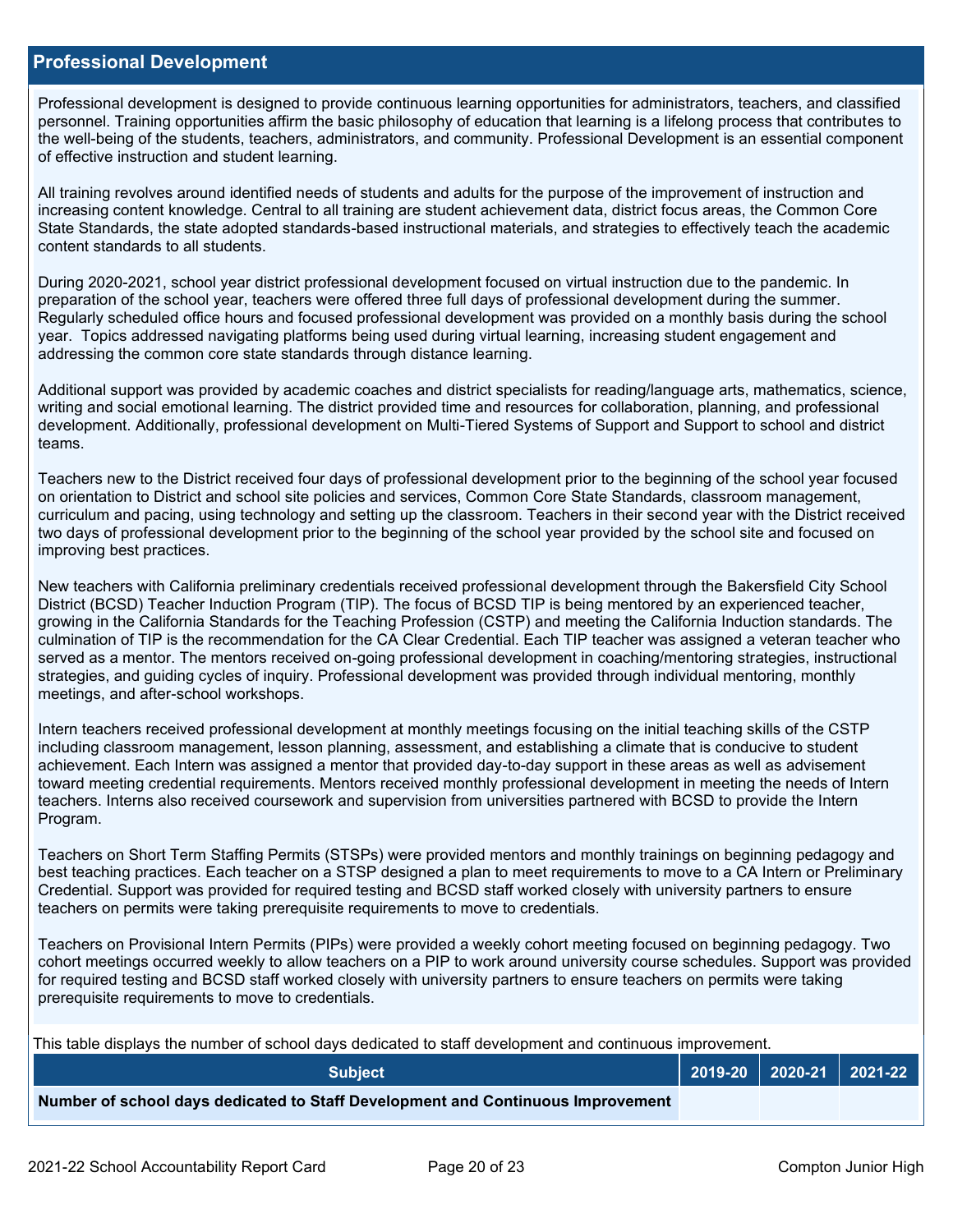# **Bakersfield City School District 2020-21 Local Accountability Report Card (LARC) Addendum**

# **Local Accountability Report Card (LARC) Addendum**

**2020-21 Local Accountability Report Card (LARC) Addendum Overview**



On July 14, 2021, the California State Board of Education (SBE) determined that the California Department of Education (CDE) will use the SARC as the mechanism to conduct a one-time data collection of the LEA-level aggregate test results of all school's local assessments administered during the 2020–2021 school year in order to meet the federal Every Students Succeeds Act (ESSA) reporting requirement for the Local Educational Agency Accountability Report Cards (LARCs).

Each local educational agency (LEA) is responsible for preparing and posting their annual LARC in accordance with the federal ESSA. As a courtesy, the CDE prepares and posts the LARCs on behalf of all LEAs.

Only for the 2020–2021 school year and the 2020–2021 LARCs, LEAs are required to report their aggregate local assessments test results at the LEA-level to the CDE by populating the tables below via the SARC. These data will be used to meet the LEAs' federal requirement for their LARCs. Note that it is the responsibility of the school and LEA to ensure that all student privacy and suppression rules are in place when reporting data in Tables 3 and 4 in the Addendum, as applicable.

The tables below are not part of the SBE approved 2020–2021 SARC template but rather are the mechanism by which these required data will be collected from LEAs.

For purposes of the LARC and the following tables, an LEA is defined as a school district, a county office of education, or a direct funded charter school.

| 2021-22 District Contact Information |                                         |  |  |  |
|--------------------------------------|-----------------------------------------|--|--|--|
| <b>District Name</b>                 | <b>Bakersfield City School District</b> |  |  |  |
| <b>Phone Number</b>                  | 661-631-4600                            |  |  |  |
| Superintendent                       | Mark Luque                              |  |  |  |
| <b>Email Address</b>                 | supt@bcsd.com                           |  |  |  |
| <b>District Website Address</b>      | www.bcsd.com                            |  |  |  |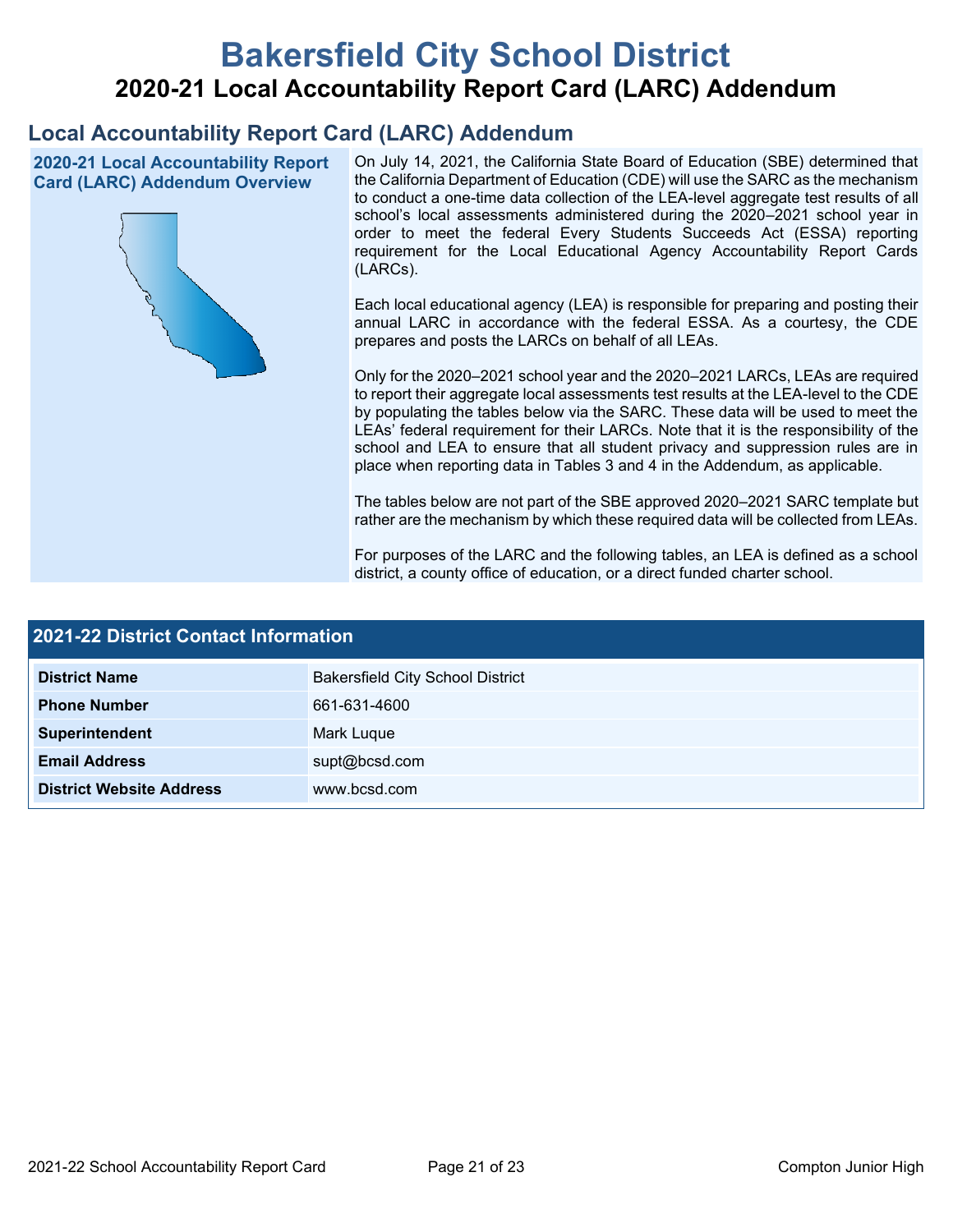# **2020-21 CAASPP Test Results in ELA by Student Group**

This table displays CAASPP test results in ELA by student group for students grades three through eight and grade eleven taking and completing a state-administered assessment. The CDE will populate this table for schools in cases where the school administered the CAASPP assessment. In cases where the school administered a local assessment instead of CAASPP, the CDE will populate this table with "NT" values, meaning this school did not test students using the CAASPP. See the local assessment(s) table for more information.

| <b>CAASPP</b><br><b>Student Groups</b>               | <b>CAASPP</b><br><b>Total</b><br><b>Enrollment</b> | <b>CAASPP</b><br><b>Number</b><br><b>Tested</b> | <b>CAASPP</b><br><b>Percent</b><br><b>Tested</b> | <b>CAASPP</b><br><b>Percent</b><br><b>Not Tested</b> | <b>CAASPP</b><br><b>Percent</b><br>Met or<br><b>Exceeded</b> |
|------------------------------------------------------|----------------------------------------------------|-------------------------------------------------|--------------------------------------------------|------------------------------------------------------|--------------------------------------------------------------|
| <b>All Students</b>                                  | 19655                                              | <b>NT</b>                                       | <b>NT</b>                                        | <b>NT</b>                                            | <b>NT</b>                                                    |
| <b>Female</b>                                        | 9598                                               | <b>NT</b>                                       | <b>NT</b>                                        | <b>NT</b>                                            | <b>NT</b>                                                    |
| <b>Male</b>                                          | 10055                                              | <b>NT</b>                                       | <b>NT</b>                                        | <b>NT</b>                                            | <b>NT</b>                                                    |
| American Indian or Alaska Native                     | 102                                                | <b>NT</b>                                       | <b>NT</b>                                        | <b>NT</b>                                            | <b>NT</b>                                                    |
| <b>Asian</b>                                         | 153                                                | <b>NT</b>                                       | <b>NT</b>                                        | <b>NT</b>                                            | <b>NT</b>                                                    |
| <b>Black or African American</b>                     | 1554                                               | <b>NT</b>                                       | <b>NT</b>                                        | <b>NT</b>                                            | NT                                                           |
| <b>Filipino</b>                                      | 67                                                 | <b>NT</b>                                       | <b>NT</b>                                        | <b>NT</b>                                            | <b>NT</b>                                                    |
| <b>Hispanic or Latino</b>                            | 15770                                              | <b>NT</b>                                       | <b>NT</b>                                        | <b>NT</b>                                            | <b>NT</b>                                                    |
| Native Hawaiian or Pacific Islander                  | 20                                                 | <b>NT</b>                                       | <b>NT</b>                                        | <b>NT</b>                                            | <b>NT</b>                                                    |
| <b>Two or More Races</b>                             | 324                                                | <b>NT</b>                                       | <b>NT</b>                                        | <b>NT</b>                                            | <b>NT</b>                                                    |
| <b>White</b>                                         | 1665                                               | <b>NT</b>                                       | <b>NT</b>                                        | <b>NT</b>                                            | <b>NT</b>                                                    |
| <b>English Learners</b>                              | 4700                                               | <b>NT</b>                                       | <b>NT</b>                                        | <b>NT</b>                                            | <b>NT</b>                                                    |
| <b>Foster Youth</b>                                  | 173                                                | <b>NT</b>                                       | <b>NT</b>                                        | <b>NT</b>                                            | <b>NT</b>                                                    |
| <b>Homeless</b>                                      | 1436                                               | <b>NT</b>                                       | <b>NT</b>                                        | <b>NT</b>                                            | <b>NT</b>                                                    |
| <b>Military</b>                                      | 14                                                 | <b>NT</b>                                       | <b>NT</b>                                        | <b>NT</b>                                            | <b>NT</b>                                                    |
| <b>Socioeconomically Disadvantaged</b>               | 18281                                              | <b>NT</b>                                       | <b>NT</b>                                        | <b>NT</b>                                            | <b>NT</b>                                                    |
| <b>Students Receiving Migrant Education Services</b> | 630                                                | <b>NT</b>                                       | <b>NT</b>                                        | <b>NT</b>                                            | NT                                                           |
| <b>Students with Disabilities</b>                    | 2350                                               | <b>NT</b>                                       | <b>NT</b>                                        | <b>NT</b>                                            | NT                                                           |